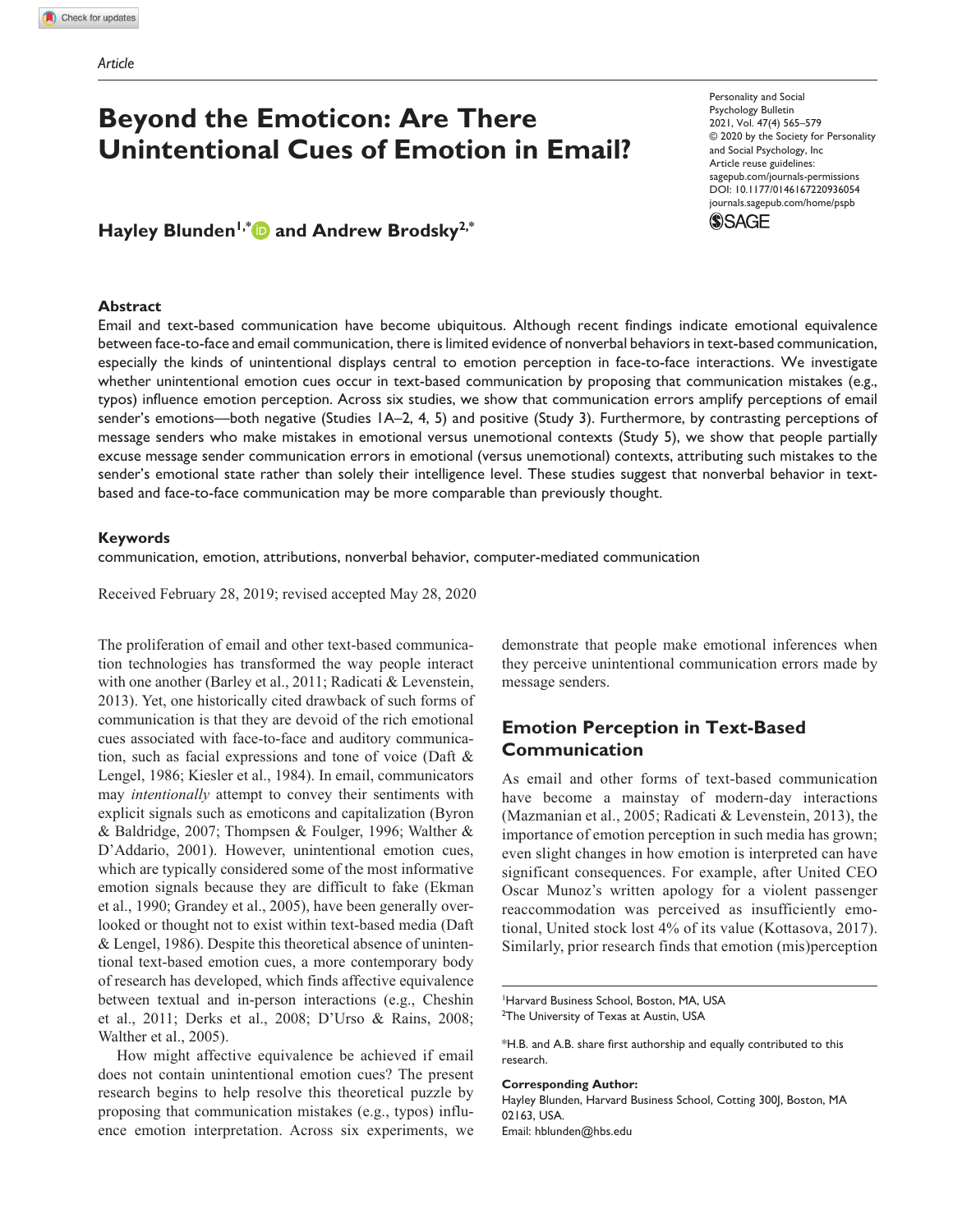influences cooperation, conflict, and even task performance (Wang et al., 2018; Wubben et al., 2009).

Initial work on text-based communication suggested that it lacked the emotional nature of face-to-face interactions (Sproull & Kiesler, 1986; Williams, 1977) due to the limited number of cues (modes of expression, such as body language) available within the medium (Daft & Lengel, 1986; Dennis & Valacich, 1999; Kiesler et al., 1984). However, recent empirical research has countered prior thinking that text-based communication lacks emotion and provides evidence for affective equivalence between the communication media (Cheshin et al., 2011; Derks et al., 2008; Walther et al., 2005). Research in this domain has found that text-based message recipients perceive emotion from intentional elements of the messages' content, such as the use of emotion words, capitalization, emoticons, and punctuation (Byron & Baldridge, 2007; Thompsen & Foulger, 1996; Walther & D'Addario, 2001).

Although this focus on explicit emotion cues has furthered the collective understanding of emotion perception in text-based communication, it has failed to consider perhaps the primary means by which people otherwise interpret emotion: through *unintentional* cues. That is, elements of the message composition that communicators do not consciously include. Spontaneous sentiments are widely viewed to reveal more about one's true state of mind than intentional, deliberate thought (Morewedge et al., 2014). Relatedly, in the realm of emotion perception, spontaneous, unintentional behaviors are seen as more accurate than other cues. A primary reason for this perception is that such unintentional behaviors are typically more apparent to a message recipient than to the messenger, who often engages in them unconsciously, without the ability to suppress them (DePaulo, 1992; Ekman, 2003). Prioritization of these unconscious signals in emotion perception is functional given evidence of "nonverbal leakage," body language and facial expressions that are indicative of true underlying emotions and may contradict what is more intentionally said (Ekman, 2003; Grandey, 2003). People's abilities to interpret "true" emotions via unintentional signals can have significant repercussions given the role that emotion perception plays in guiding social behavior (Van Kleef, 2009). For example, customers interpret the sincerity of service actors' emotions, and respond with reduced loyalty when such emotional displays are deemed inauthentic (Grandey et al., 2005; Groth et al., 2009).

Prior research has generally overlooked or dismissed the possibility that text-based communication could contain unintentional emotion cues, assuming messengers would spot and filter out unintentional cues given the medium's opportunities for review and revision. Despite the opportunity to edit text-based communications, however, there is significant evidence of unintentionality within text-based communication (Schaerer et al., 2018), such as text-based communication errors (Asghar, 2014; McAndrew & De Jonge, 2011; Vignovic & Thompson, 2010) and atypical

response times and delays (Walther & Tidwell, 1995). The presence of unintentional cues in text raises the question of whether there might be unintentional cues of *emotion* in text-based communication.

The lack of attention to the possibility of unintentional emotion cues in text-based messages is problematic in multiple ways. First, the focus on deliberate emotion cues in text-based communication has likely underestimated the potential for emotion perception within the medium. Past work suggesting that people's inability to effectively convey emotions over email has utilized experiments that instruct participants to display an emotion that they may not have actively been experiencing (Kruger et al., 2005). Such experimental designs would reduce or eliminate unintentional emotion cues, as participants may not have felt the examined emotions. Furthermore, building a better understanding of unintentional nonverbal behaviors in text-based communication could improve the accuracy of discourse analysis (Cheshin et al., 2011; Fairclough, 2001; Pennebaker et al., 2001). From a practical perspective, identifying how emotions can be unintentionally conveyed via text could allow people to better manage their virtual communications.

# **Attributions of Communication Errors**

Because we are interested in the associations that individuals might make of unintentional errors, in a cause-and-effect manner, we ground our hypotheses in attribution theory. As substantial work on attribution theory has shown, when individuals observe or experience something unexpected, they seek to assign a reason or cause for the occurrence (Clary & Tesser, 1983; Lalljee et al., 1982; Weick, 1995). Given the emphasis on proper writing in educational and professional contexts, counter-normative communication errors (e.g., errors that are not normalized parts of the colloquial language or slang within a given context) would likely be unexpected. Accordingly, we predict that when message senders make an error, such as a typo, "an error (as of spelling) in typed or typeset material" (Typo, 2005), message recipients or third-party observers would be likely to search for reasons for the error. By this definition, our focus on typos would not include errors that are normalized within the context (e.g., normal slang used by one high-schooler communicating to another), which we would argue are not errors as we have defined them, given that they would have been utilized intentionally.

Attribution theory asserts that people may attribute others' behaviors along two dimensions: (a) internal or external, and (b) stable or unstable (Heider, 2013; Kelley, 1967; Weiner, 1972). Classic research on the fundamental attribution error indicates that people evaluating the behavior of others tend to overemphasize internal (rather than external) causes (Harvey et al., 1981; Jones & Harris, 1967; Krull et al., 1999). In this vein, prior examinations of text-based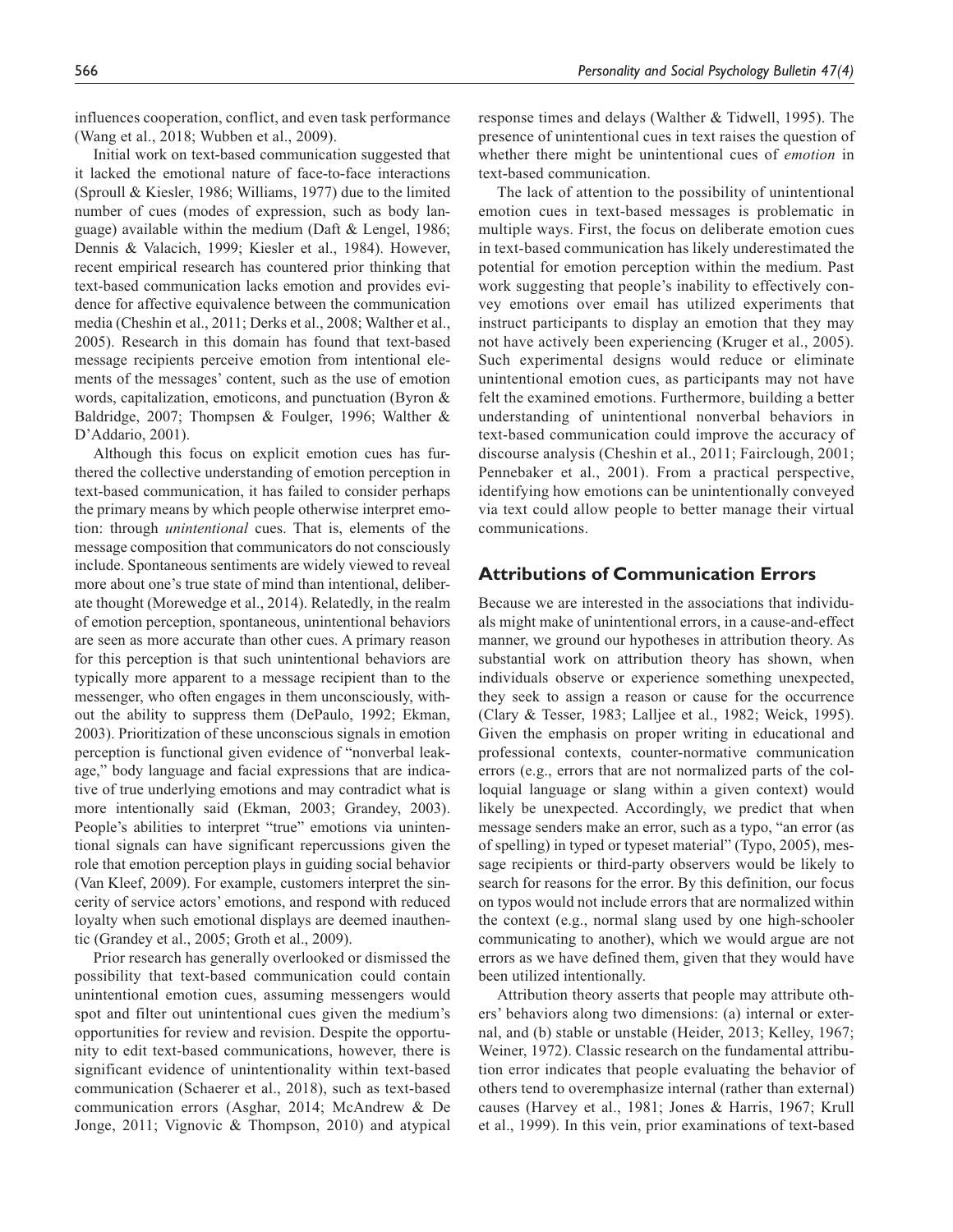communication have shown typos to be associated with more *stable* internal traits, such as a sender's lack of intelligence (Morgan, 2012; Vignovic & Thompson, 2010). Given this past emphasis on internal attributions, we similarly focus on internal attributions others make when observing a message with or without typos. However, we diverge from past work and examine whether typos can drive *unstable*, state-based attributions; specifically, attributions of emotion. In doing so, we expand theory of emotion perception in virtual communication by demonstrating that one—and, consequently, potentially other—categories of unintentional cues of emotion in email exist, which would indicate that emotion processes in face-to-face and computer-mediated communications may be meaningfully more comparable than realized.

We predict that, in the presence of salient emotion information, errors may be attributed to emotion interfering with a messenger's normal cognitive processes, such as self-regulation, a process we refer to as *emotional interference*. The concept of emotional interference is widespread in popular culture. In addition to popular books on the topic (Kahneman, 2011; Vohs et al., 2007), there are a multitude of cultural examples of characters losing their abilities to function normally when they become overwhelmed by emotion, such as Othello (a Shakespearean character so overcome by jealousy that he becomes murderous) and the Hulk (a superhero so overcome by anger that he blindly smashes things). Similarly, lottery winners are stereotypically viewed as so overcome by happiness that they make hasty, suboptimal decisions (Godfrey, 2015). In a more serious realm, criminal defendants have successfully used overwhelming emotion to justify their illegal decisions (Covey, 2011). We argue that cultural acceptance of the link between emotion and cognitive processing indicates that people may attribute unexpected errors, such as making a typo, to overwhelming emotion.

This is not to say that typos will independently signal specific emotions; we believe that, removed from other information, communication errors are emotionally neutral (typos can appear in an angry, happy, or neutral message). We propose that like many nonverbal behaviors in face-toface interactions, communication errors act as an *amplifier* of the perceived intensity of an otherwise expressed emotion (Aviezer et al., 2008; Tamir et al., 2004). For example, speaking at a high volume or raising a fist in the air might be meaningless on its own, but depending on the emotional context of the interaction, these behaviors could signal high levels of pride, happiness, or anger. Similarly, we propose that typos do not influence emotion type, valence (i.e., how positive or negative an emotion is), or arousal (i.e., the emotion's physiological activation pattern; Russell, 1980), but rather that they signal a higher level of intensity of a given emotion (e.g., is the person slightly or very angry). Then, when cues of a specific emotion are salient, typos will be attributed to overwhelming emotion, amplifying

perceptions of the degree to which the sender is experiencing the specific underlying emotion. This logic aligns with a central tenet of attribution theory: that attributions are formed based on salient information (Fiske et al., 1982; Pryor & Kriss, 1977; Smith & Miller, 1979). As emotion cues are salient and highly consequential (Van Kleef et al., 2010), we propose that their presence would be likely to alter attributions made from the communication.

Accordingly, we hypothesize that regardless of whether emotions can in fact lead to communication errors, the mere perception that typos may be driven by emotional interference will result in an emotion-amplification effect:

**Hypothesis 1 (H1):** When observing a communication error in a message with emotion, message readers will perceive that the message sender is experiencing greater levels of the underlying emotion.

**Hypothesis 2 (H2):** In a message with emotion, the relationship between communication errors and perceived emotion will be mediated by perceptions that the sender's emotions are interfering with the message sender's cognition and actions (i.e., emotional interference).

H2 implies a mediator-based approach to test why individuals may make a state-based attribution of typos (perceptions of emotion interference). However, we can also test the theorized process via moderation. If the processes behind attribution theory are driving these effects, in *un*emotional contexts, in which emotion (a state explanation) is no longer available, then the attribution of typos should shift to a trait-based attribution (e.g., intelligence or fluency). In other words, when a state-based attribution is available (e.g., emotional interference), the impact of typos on the trait-based attribution (e.g., intelligence) should be weaker. Thus, the presence of emotion, which provides a plausible alternative explanation for typos, may result in message senders being "punished" (i.e., rated as unintelligent) less for making errors. This is not to suggest that email writers should add emotion to their emails to avoid being penalized for typos, as the presence of emotion in a message itself may decrease perceptions of intelligence (Kramer & Hess, 2002; Szczurek et al., 2012). But rather, if our hypothesized mechanism is accurate, then the intelligence penalty for including typos within an email will be smaller for emails with emotion than for emails without emotion (after accounting for any main effects of the presence of emotion on intelligence perceptions). Although a number of trait-based attributions may be made from typos—such as laziness, intelligence, or low attention to detail—we operationalize this hypothesis by specifically examining intelligence, as it is a commonly examined trait associated with errors across differing types of communication including emails (Vignovic & Thompson, 2010), written essays (Kreiner et al., 2002), and audio (Aronson et al., 1966).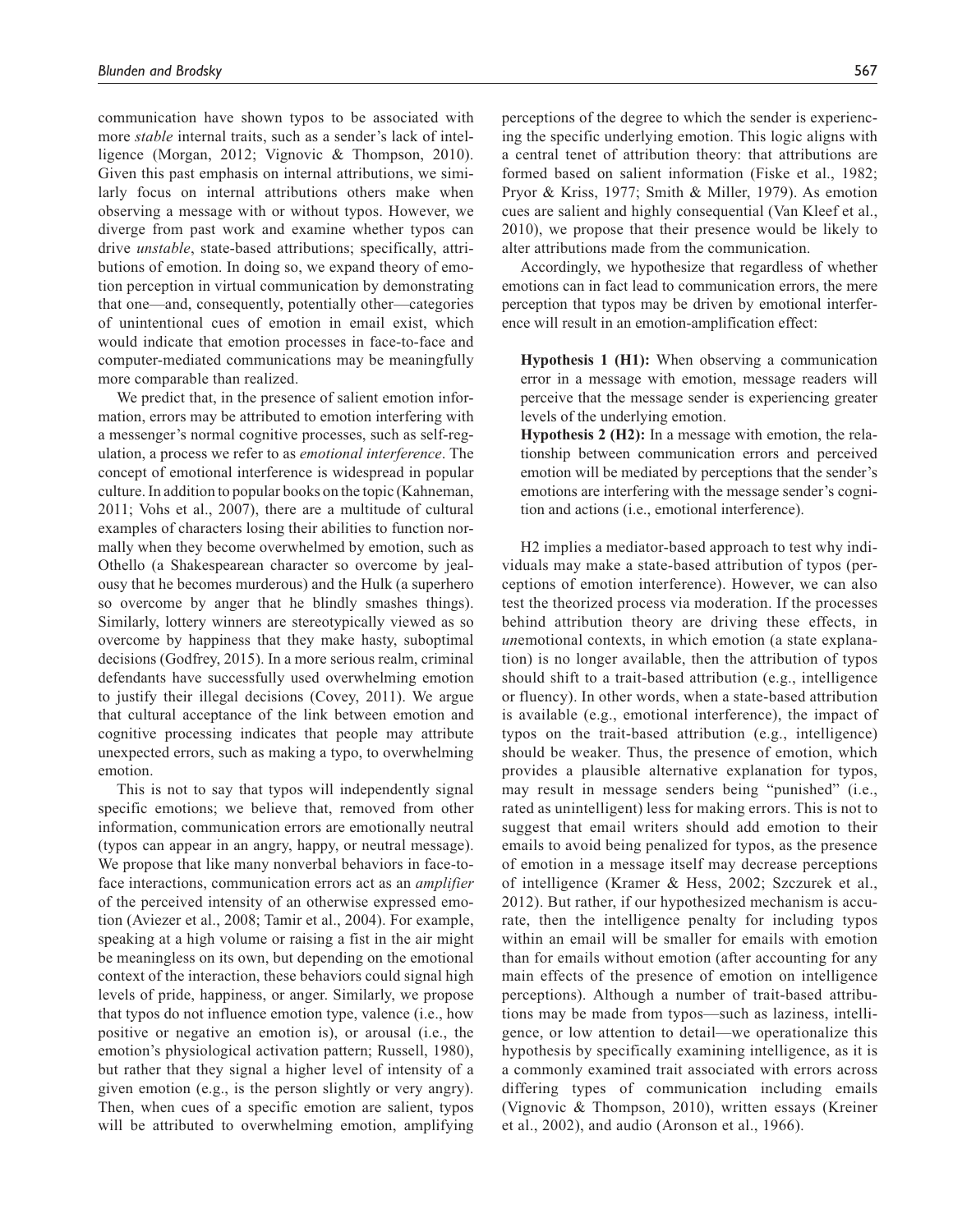**Hypothesis 3 (H3):** The presence of emotion will moderate the impact of communication errors on negative trait-based attributions of the message sender (e.g., lowered intelligence), such that in emotional (versus unemotional) contexts, the impact of communication errors on negative trait-based attributions of the message sender will be weaker.

Notably, our hypotheses do not distinguish between emotional inferences made by message recipients and third-party observers of a message. Indeed, we believe that, in emotional contexts, both third-party observers as well as message recipients will attribute communication errors to message senders' emotional interference. Accordingly, the tests of our hypotheses vary the perspective from which participants are asked to evaluate the message (e.g., as an outsider or "taking the role" of a recipient). However, to enable us to isolate the influence of errors on emotion perception, our studies do not take into account the potential impact of significant existing relational information. We view this approach as a cleaner test of our hypotheses, but it also represents an important boundary condition, which we discuss more deeply in the concluding sections of this article.

# **Overview of Studies**

Six experiments provide evidence of unintentional emotion cues in text-based communications. Studies 1A and 1B document the basic effect, that recipients make emotional inferences from typos. Study 2 provides evidence that our model is consistent with our proposed mechanism: emotional interference. In Study 3, we replicate the findings from Studies 1A-2 with a different emotional valence, and directly test the assumption that people perceive communication errors to be unintentional. Study 4 considers the downstream effects of emotional inference resulting from typos. In Study 5, we more deeply link our findings with attribution theory by considering whether communication mistakes reflect differently on messengers in emotional versus unemotional contexts. For each study, we pre-specified our sample sizes, and report all data exclusions, all manipulations, and all measures. We provide the data and stimuli from each study at https://osf.io/ c7nk6/.

# **Study 1A**

# *Method*

Two hundred eight participants (59.5% male,  $M_{\text{age}} = 33.4$ ,  $SD = 10.8$ ) completed this study on Amazon Mechanical Turk, which offers access to a more diverse sample of email users than more traditional university participant pools (Buhrmester et al., 2011). As we did not have a strong prior estimate of the effect size, we targeted a sample of 100 participants per condition (Simmons et al., 2011; minimum effect size  $d = 0.40$  with 80% power). Participants were told that they would be evaluating an email "sent from Ryan, a managing director of an investment bank, to James, one of the lower level analysts who works for him." Next, participants were randomly shown an email that had no communication mistakes or three subtle typos (see Appendix A for full stimuli).

Participants then rated how much they thought the email sender experienced 10 emotions on a scale of 1 = *none* to 7 = *an extreme amount*, three of which comprised a measure of the target emotion, *perceived anger* (*anger, outrage*, and *fury*, Scherer, 2005; Shaver et al., 1987;  $\alpha$  = .85). The other emotions (e.g., *happiness, sadness*, and *fear*) were included to reduce experimenter demand effects. Finally, participants completed a manipulation check ("Were there any errors in the email that you read?") and demographic information (age and gender).

### *Results and Discussion*

Participants who read the email with errors rated the sender as marginally angrier  $(M = 4.84, SD = 1.25)$  than those who read the email without errors  $(M = 4.51, SD = 1.11)$ ,  $t(206) = 1.96, p = .051, d = 0.27, 95\%$  confidence interval  $(CI) = [0.00, 0.64]$ . These differences increased slightly when we considered only participants who passed the manipulation check (93.5% in the no errors condition and 64.4% in the errors condition:  $M_{\text{errors}} = 4.87$ ,  $SD_{\text{errors}} =$ 1.26;  $M_{\text{no errors}} = 4.50$ ,  $SD_{\text{no errors}} = 1.09$ ),  $t(163) = 2.00$ ,  $p =$ .047,  $d = 0.31$ , 95% CI = [0.01, 0.73]. These analyses suggest that even very subtle errors, which more than one-third of participants did not consciously notice, may increase the perception of messenger anger (H1).

# **Study 1B**

In Study 1B, we aimed to increase both the internal and external validity of our findings by testing our main hypothesis in a preregistered study using a real email drawn from an archival email database (Wikileaks Sony Email Archives), increasing our sample size (our initial study may have been underpowered), recruiting from a different participant population, and asking participants to take the perspective of the email recipient.

# *Method*

Study 1B was preregistered at https://osf.io/c7nk6/. To enable us to detect an average effect size of .2 with 80% power, we targeted recruitment of 800 participants from Prolific Academic, a company that provides participants for academic research. As per our preregistration, we excluded 21 (2.6%) of recruited participants who failed an attention check (failure rate did not differ between conditions,  $\chi^2$  = .448,  $p = .504$ ), resulting in a final sample of 792 participants (40.1% male;  $M_{\text{age}} = 33.6$ ,  $SD = 12.0$ ).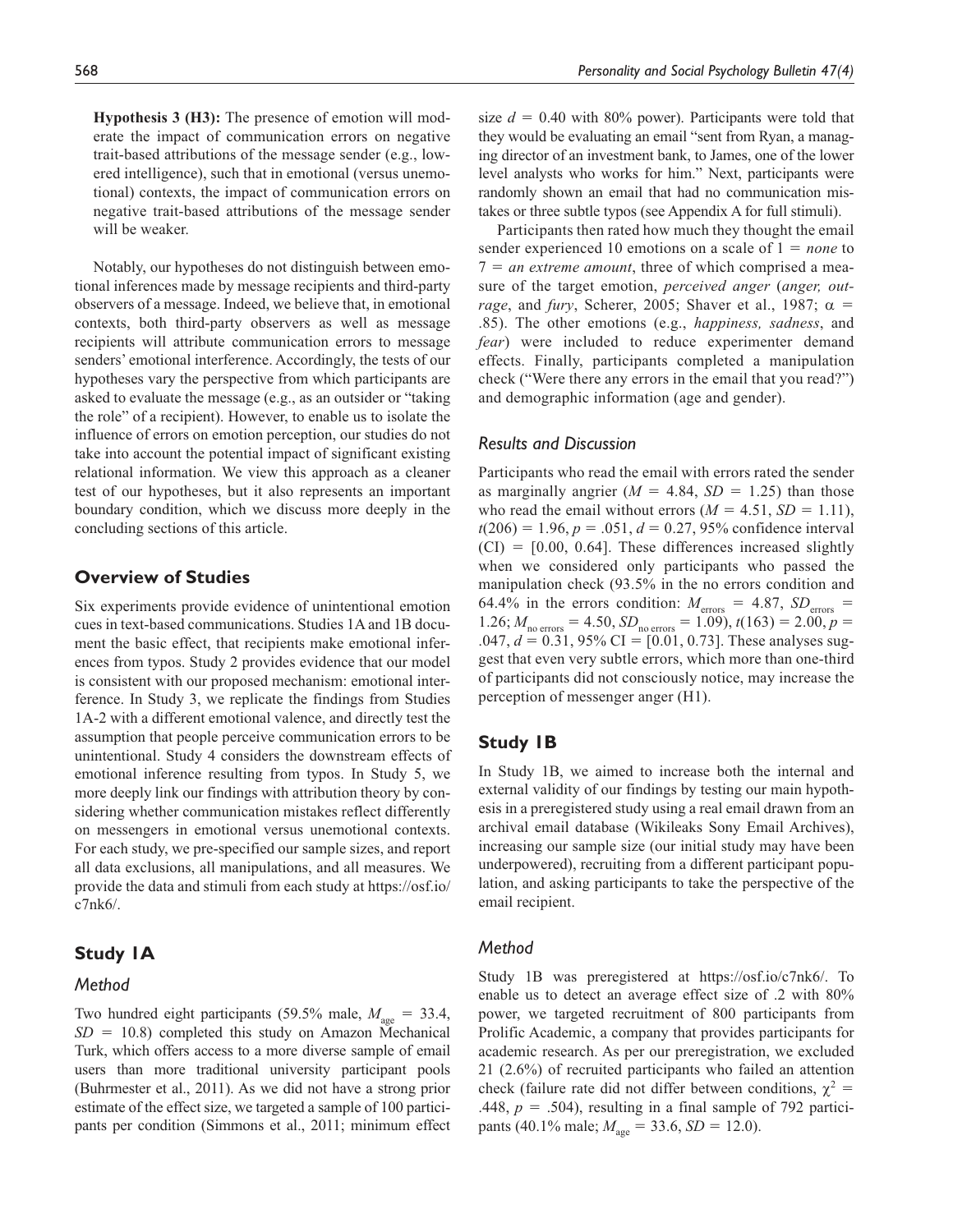Participants were told to take the role of a U.S. entertainment company executive receiving an email from a colleague who was a Hollywood producer. They were further told that the email they were receiving was "a real email sent in this context." Then, participants read a real email sent in this business context sourced from the Wikileaks Sony Email Archive (https://wikileaks.org/sony/emails/, see Appendix A). In the typos condition, the email was edited to include three typos. Next, participants rated the message sender's anger using the same scale as Study 1A ( $\alpha$  = .84) as well as eight other filler emotions to reduce demand effects, and completed an attention check ("select none for this question," which we used to exclude inattentive participants according to our preregistration, as noted above). Participants finished the study by completing a manipulation check ("Did the email you received contain any typos?") and indicated demographic information (age and gender).

### *Results and Discussion*

Participants who received the email with typos rated the message sender as significantly more angry  $(M = 5.75, SD =$ 1.04) than those who received the email without typos  $(M =$ 5.57,  $SD = 1.00$ ,  $t(790) = 2.57$ ,  $p = .010$ ,  $d = 0.18$ , 95% CI  $=$  [0.04, 0.33], replicating our findings from Study 1A, with the recipient perspective of a real email (H1). The effect of errors on emotion perception was slightly strengthened when we considered only participants who passed the manipulation check (98.0% in the errors condition and 71.6% in the no errors condition:  $M_{\text{errors}} = 5.76$ ,  $SD_{\text{errors}} = 1.04$ ;  $M_{\text{no errors}} =$ 5.52,  $SD_{\text{no errors}} = 0.99$ ,  $t(670) = 2.90$ ,  $p = .004$ ,  $d = 0.23$ ,  $95\%$  CI = [0.07, 0.39].

# **Study 2**

Study 2 tested our hypothesized mediator, whether perceptions of emotional interference are associated with evaluating a message sender as more emotional. In addition, in Study 2, we sought to address alternative explanations of our effect. First, because displays of strong emotion are often anti-normative, and thus likely to be viewed as evidence of one's poor ability to encode or follow appropriate display rules (Kramer & Hess, 2002; Lewis, 2000; Russell & Barrett, 1999), people are likely to perceive those who make emotional displays as less intelligent. Thus, lower intelligence could simultaneously cause both (i.e., be a confound for) communication errors and emotional displays. Accordingly, in Study 2 and all remaining studies, we evaluated the effect of typos on emotion with and without controlling for perceived intelligence. Doing so also allowed us to analyze whether the unstable (emotion) attribution was independent from the more stable attribution (intelligence). Second, in Study 2 we also assessed recipient perceptions of how long it took the sender to write the message to rule out the perception that the sender was rushed as a confounding explanation.

**Table 1.** Communication Errors Predict Perceptions of Anger and Emotional Interference Controlling for Perceived Intelligence (Study 2).

|                                  | Dependent variable |           |                           |           |  |  |  |
|----------------------------------|--------------------|-----------|---------------------------|-----------|--|--|--|
| Variable                         |                    | Anger     | Emotional<br>interference |           |  |  |  |
| Communication error <sup>a</sup> | $0.37**$           | $0.25*$   | $0.58**$                  | $0.36**$  |  |  |  |
| Intelligence                     |                    | $-0.19**$ |                           | $-0.34**$ |  |  |  |
| Constant                         | $4.75***$          | $5.46**$  | 4.88**                    | $6.17**$  |  |  |  |
| Adjusted $R^2$                   | .02                | .04       | .05                       | . I 3     |  |  |  |
| n                                | 597                | 597       | 597                       | 597       |  |  |  |

<sup>a</sup>Coded as I for the errors condition, and 0 for the no errors condition. †*p* < .10. \**p* < .05. \*\**p* < .01.

### *Method*

Five hundred ninety-eight full-time employees (46.7% male;  $M_{\text{age}}$  = 36.8, *SD* = 9.8) were recruited from Prolific Academic. We targeted the recruitment of 600 participants (minimum effect size  $d = 0.23$  with 80% power). For this study, we utilized the materials from Study 1A, which were more straightforward yet had not been tested with appropriate power and updated the error conditions to examine three different errors (see Appendix A). Then, in addition to rating the email sender's *anger* (*anger, outrage*, and *fury*), as well as three filler emotions (*happiness, sadness*, and *fear*) on a scale of  $1 =$  *none* to  $7 =$  *an extreme amount* ( $\alpha = .87$ ), participants also rated the email sender's *emotional interference* (e.g., "His emotions got in the way of thinking clearly") on a scale of  $1 =$  *strongly disagree*,  $7 =$  *strongly agree* ( $\alpha = .86$ ), *intelligence* (e.g., "is clever, sharp witted") (Paulhus et al., 1998) on a scale of  $1 =$  *strongly disagree* to  $7 =$  *strongly agree* ( $\alpha$  = .88), and *time spent writing the email*, using a slider anchored at zero minutes on the left and 5 minutes on the right. The order of these measures was counterbalanced.

# *Results and Discussion*

Full-time workers in the typos condition rated the email sender as significantly angrier ( $M_{\text{errors}} = 5.12$ ,  $SD_{\text{errors}} =$ 1.29;  $M_{\text{no errors}} = 4.75$ ,  $SD_{\text{no errors}} = 1.33$ ),  $t(596) = 3.44$ ,  $p =$ .001, *d* = 0.28, 95% CI = [0.16, 0.58]. Those in the typos condition also rated the email sender as less intelligent  $(M_{\text{errors}} = 3.13, SD_{\text{errors}} = 1.13; M_{\text{no errors}} = 3.76, SD_{\text{no errors}} = 1.13$ 1.05),  $t(596) = 7.03, p < .001, d = -0.58, 95\% \text{ CI} = [-1.18,$ –0.08]. However, the effect of typos on anger remained significant when controlling for perceived sender intelligence,  $\beta_{\text{errors}} = .25, t(596) = 2.27, p = .024$  (see Table 1, for additional study statistics see Table 2; H1). Participants in the typos condition also rated the email sender as experiencing more emotional interference ( $M_{\text{errors}} = 5.46$ ,  $SD_{\text{errors}} = 1.17$ ;  $M_{\text{no errors}} = 4.88$ ,  $SD_{\text{no errors}} = 1.33$ ,  $t(596) = 5.64$ ,  $p < .001$ ,  $d = 0.46, 95\% \text{ CI} = [0.38, 0.78]$ , and as spending less time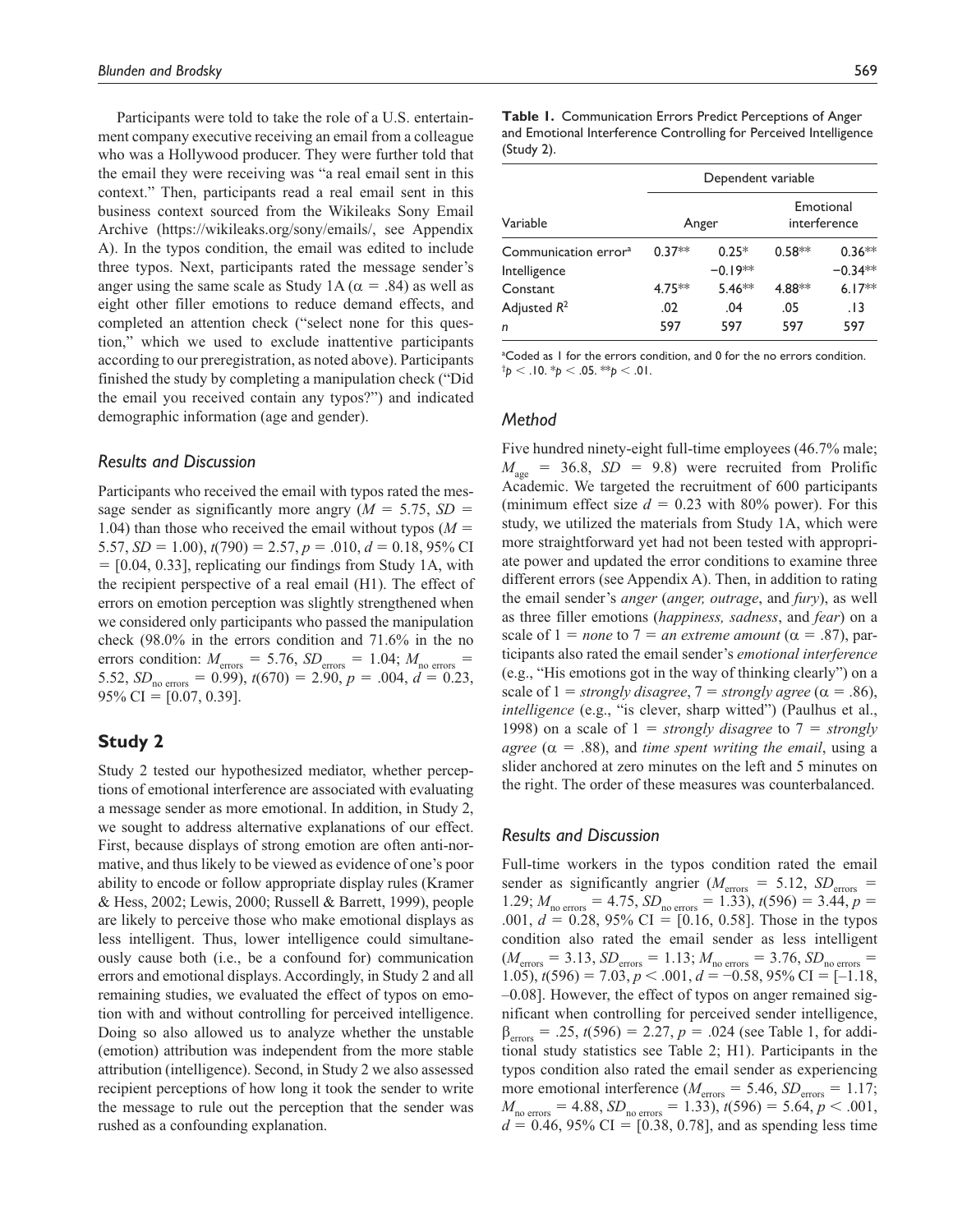|                                     |      |      | <b>Correlations</b> |                   |           |         |  |
|-------------------------------------|------|------|---------------------|-------------------|-----------|---------|--|
| Variable                            | M    | SD   | (1)                 | (2)               | (3)       | (4)     |  |
| 1. Communication error <sup>a</sup> | 0.50 | 0.50 |                     |                   |           |         |  |
| 2. Anger                            | 4.94 | 1.32 | $.14**$             |                   |           |         |  |
| 3. Emotional interference           | 5.17 | 1.28 | $.23**$             | .48 <sup>∗∗</sup> |           |         |  |
| 4. Intelligence                     | 3.44 | 1.14 | $-.28**$            | $-19**$           | $-.34***$ |         |  |
| 5. Minutes writing                  | .59  | 0.98 | $-17**$             | $-17**$           | $-15**$   | $.24**$ |  |

|  |  | Table 2. Means and Correlations Among Study 2 Variables. |  |  |  |
|--|--|----------------------------------------------------------|--|--|--|
|--|--|----------------------------------------------------------|--|--|--|

<sup>a</sup>Coded as I for the errors condition, and 0 for the no errors condition.

 $\phi$  < .10.  $\phi$  < .05. \*\*p < .01.



**Figure 1.** Emotional interference mediates the effect of communication errors on emotion perception (Study 2). *Note.* CI = confidence interval.

<sup>a</sup>Coded as I for the errors condition, and 0 for the no errors condition.  $\phi$  < .10.  $\phi$  < .05. \*\*p < .01.

writing the email ( $M_{\text{errors}} = 1.43$ ,  $SD_{\text{errors}} = 0.89$ ;  $M_{\text{no errors}} =$  $1.75, SD_{\text{no errors}} = 1.04$ ,  $t(596) = 4.09, p < .001, d = -0.33$ ,  $95\%$  CI = [-0.17, -0.48].

Using the bias-corrected bootstrap method recommended by Preacher and Hayes (2004) to test mediation, we found that emotional interference significantly mediated the relationship between errors and perceptions of anger (indirect mediation model 95%  $CI = [0.1820, 0.4053]$ . This effect remained significant when we controlled for perceived time spent writing the email (indirect mediation model:  $95\%$  CI = [0.1485, 0.3658]), addressing the possibility that our results were driven by perceptions that the email sender was rushed. These results persisted when we removed those who failed the manipulation check (13.3% in the no-errors condition and 16.4% in the errors condition; failure rate did not differ between conditions, see Appendix B). When the messenger made errors, he appeared overwhelmed by his emotions and was perceived as angrier (H2). This mediation path is shown in Figure 1.

# **Study 3**

In Study 3, we further explored the generalizability of these findings by varying the communication context and testing whether communication errors alter the perception of a positive emotion: joy. In addition, Study 3 directly tested the assumption that people perceive communication errors to be unintentional.

### *Method*

Seven hundred six adults (54.5% male;  $M_{\text{age}} = 31.1$ ,  $SD =$ 11.4) from Amazon Mechanical Turk completed this study. We targeted the recruitment of 700 participants to help us detect an effect in a different emotional context (minimum effect size  $d = 0.22$  with 80% power). Participants were told that they would be evaluating an email "sent from Emily, a marketing employee for a large technology firm, to one of her team members named Julie." Then, as in Studies 1A–2, participants were randomly shown an email with no communication mistakes or with three typos (see Appendix A).

Next, participants rated the email sender's target emotion of *joy* (*joy, ecstasy, elation*, and *glee*, Scherer, 2005,  $\alpha$  = .86), and three filler emotions (*anger, sadness*, and *distress*), to account for experimenter demand effects, on a scale of 1 = *none* to 7 = *an extreme amount*. Participants also rated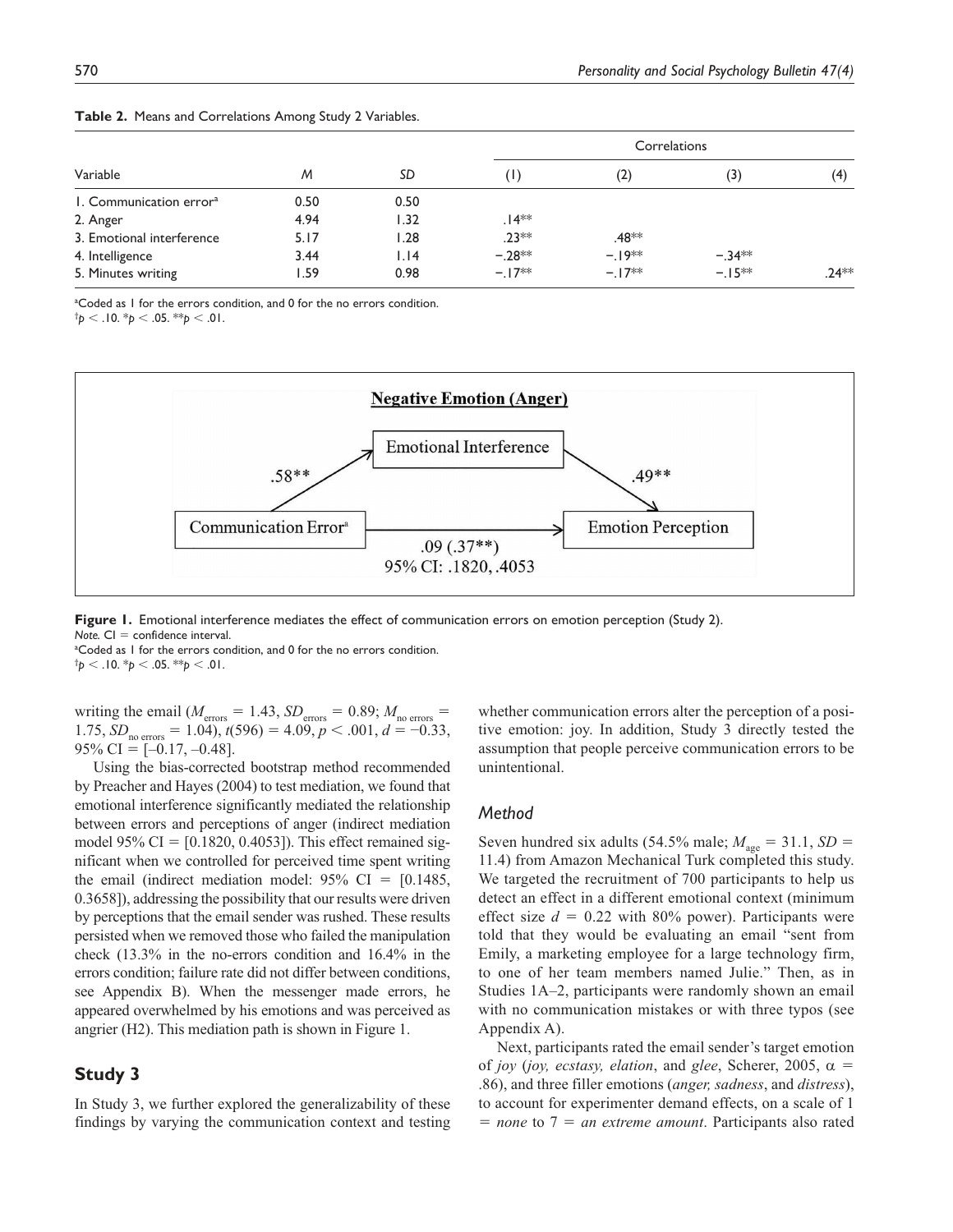**Table 3.** Communication Errors Predict Perceptions of Joy and Emotional Interference Controlling for Perceived Intelligence (Study 3).

|                                  | Dependent variable |          |          |                               |  |  |  |
|----------------------------------|--------------------|----------|----------|-------------------------------|--|--|--|
| Variable                         | Joy                |          |          | <b>Emotional interference</b> |  |  |  |
| Communication error <sup>a</sup> | 0.17 <sup>†</sup>  | $0.38**$ | $1.38**$ | $1.28**$                      |  |  |  |
| Intelligence                     |                    | $0.23**$ |          | $-0.10*$                      |  |  |  |
| Constant                         | 4.80**             | $3.68**$ | $2.81**$ | $3.31**$                      |  |  |  |
| Adjusted $R^2$                   | .00                | .03      | .24      | .24                           |  |  |  |
| n                                | 705                | 705      | 705      | 705                           |  |  |  |

<sup>a</sup>Coded as I for the errors condition, and 0 for the no errors condition.  $\phi$  < .10.  $\phi$  < .05. \*\*p < .01.

**Table 4.** Means and Correlations Among Study 3 Variables.

|                                                 |       |      | Correlations    |      |         |  |
|-------------------------------------------------|-------|------|-----------------|------|---------|--|
| Variable                                        | M     | SD   | (1)             | (2)  | (3)     |  |
| $\vert$ . Communication error <sup>a</sup> 0.51 |       | 0.50 |                 |      |         |  |
| $2.$ Joy                                        | 4.89  | 1.25 | 07 <sup>†</sup> |      |         |  |
| 3. Emotional interference                       | 3.5 L | 1.40 | 49**            | 29** |         |  |
| 4. Intelligence                                 | 4.43  | 1.07 | $-45**$ 13**    |      | $-28**$ |  |

<sup>a</sup>Coded as 1 for the errors condition, and 0 for the no errors condition.  $\frac{1}{p}$  < .10.  $\frac{k}{p}$  < .05.  $\frac{k}{p}$  < .01.

the email sender's *emotional interference*  $(\alpha = .83)$  and *intelligence*  $(\alpha = .92)$ , both as measured in Study 2. Participants next completed a manipulation check (whether the email included typos), and those in the errors condition were asked to indicate whether they thought the message sender had included the errors intentionally.

### *Results and Discussion*

Participants in the typos condition rated the email sender as marginally more joyful ( $M_{\text{errors}} = 4.97$ ,  $SD_{\text{errors}} = 1.23$ ;  $M_{\text{no errors}}$  $= 4.80, SD_{\text{no errors}} = 1.26, t(704) = 1.78, p = .075, d = 0.13,$ 95% CI =  $[-0.02, 0.35]$ . Those in the typos condition also rated senders as less intelligent ( $M_{\text{errors}} = 3.97$ ,  $SD_{\text{errors}} = 1.01$ ;  $M_{\text{no errors}} = 4.92$ ,  $SD_{\text{no errors}} = 0.90$ ,  $t(704) = 13.17$ ,  $p < .001$ , *d* = −0.99, 95% CI = [−1.09, −0.81]. The effect of typos on perceptions of joy became significant when controlling for perceived sender intelligence,  $\beta_{\text{errors}} = .38, t(704) = 3.70, p <$ .001 (see Table 3, for additional study statistics see Table 4; H1). Participants who saw the message with errors also perceived the email sender to be experiencing more emotional interference ( $M_{\text{errors}} = 4.19$ ,  $SD_{\text{errors}} = 1.28$ ;  $M_{\text{no errors}} = 2.81$ ,  $SD_{\text{no errors}} = 1.16$ ,  $t(704) = 14.95$ ,  $p < .001$ ,  $d = 1.13$ , 95%  $CI = [1.20, 1.56]$ . Furthermore, 98.6% of participants (355 of 360 participants) in the errors condition indicated that they believed that the message sender's errors were unintentional, supporting our contention that communication errors are likely to be perceived as an unintentional cue.

Using the bias-corrected bootstrap method recommended by Preacher and Hayes (2004), we again found that emotional interference significantly mediated the relationship between errors and perceptions of emotion (joy in this case; indirect mediation model 95% CI =  $[0.3042, 0.5422]$ ; H2). When those who failed the manipulation check (8.1% in the no errors condition, and 3.3% in the errors condition) were removed, all of the results were similarly significant (see Appendix B).

# **Study 4**

In Study 4, we consider one potential downstream effect of increased emotional perception resulting from typos: how recipients prioritize responding to the message.

### *Method*

Study 4 was preregistered at https://osf.io/c7nk6/. To enable us to detect an average effect size of .22 with 80% power, we targeted recruitment of 700 participants from Prolific Academic. As per our preregistration, we excluded 90 (12.8%) recruited participants who failed an attention check (failure rate did not differ between conditions,  $\chi^2 = .039$ ,  $p = .844$ ), resulting in a final sample of 614 participants  $(45.4\% \text{ male}; M_{\text{age}} = 35.9, SD = 11.4).$ 

Participants took on the role of a manager of a team of technology specialists at a technology solutions firm. They learned that, although their company had announced a pay freeze, they had gained an exemption for their team. Then, participants were told that they would be receiving emails from two of their subordinates who had learned of the pay freeze but had not yet learned that they would be exempted from it. Furthermore, participants were told they would have to choose which email to respond to first, and that they would not be able to respond to both quickly due to travel constraints. As the manager, participants were instructed to make their response choice to minimize the possibility that a subordinate would act on the issues (i.e., reply to the angrier email first).

Next, participants received two angry emails from their subordinates. The first email either contained three typos (the errors condition) or did not contain any errors (the no errors condition), and the second email always contained no errors (see Appendix A). This design enabled us to compare how many managers would choose to respond to the first (versus the second) email depending on whether the first email contained errors.

After choosing which email to respond to, participants rated Subordinate 1's (the author of the manipulation email): (a) *anger* using the same scale as Studies 1A to 3 ( $\alpha$  = .88), (b) eight other filler emotions (to reduce demand effects), and (c) *intelligence*, using the same measure as Studies 2 and 3 ( $\alpha$  = .91). Next, participants completed a manipulation check ("Did Email 1 [from Pat] contain any typos?"). Then, participants completed the same measures for their perceptions of Subordinate 2 (the author of the email that remained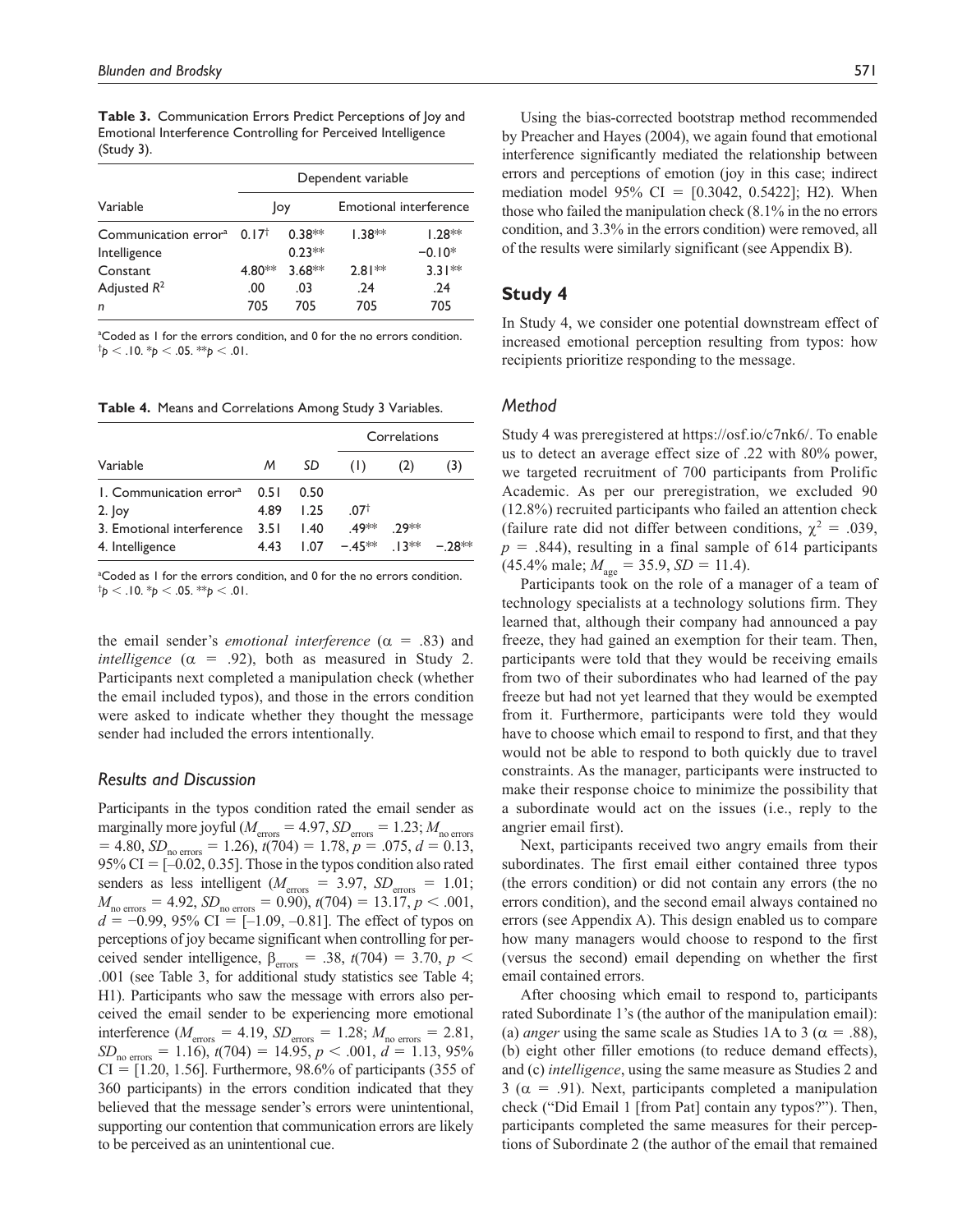|                                  | Dependent variable |          |  |  |
|----------------------------------|--------------------|----------|--|--|
| Variable                         | Anger              |          |  |  |
| Communication error <sup>a</sup> | $0.20**$           | $0.22**$ |  |  |
| Intelligence                     |                    | 0.04     |  |  |
| Constant                         | 5.78**             | $5.57**$ |  |  |
| Adjusted $R^2$                   | .01                | 0١.      |  |  |
| n                                | 613                | 613      |  |  |

**Table 5.** Communication Errors Predict Perceptions of Anger Controlling for Perceived Intelligence (Study 4).

<sup>a</sup>Coded as I for the errors condition, and 0 for the no errors condition.  $\phi$  < .10.  $\phi$  < .05. \*\*p < .01.

**Table 6.** Means and Correlations Among Study 4 Variables.

|                                     |      |            |         | Correlations |          |  |
|-------------------------------------|------|------------|---------|--------------|----------|--|
| Variable                            | M    | SD         | (1)     |              | (3)      |  |
| 1. Communication error <sup>a</sup> | 0.50 | 0.50       |         |              |          |  |
| 2. Anger                            | 5.88 | 0.91       | $11**$  |              |          |  |
| 3. Choice of email 1                | 0.47 | 0.50       | .02     | $.23**$      |          |  |
| 4. Intelligence                     | 4.48 | <b>129</b> | $-16**$ | 04           | $\Omega$ |  |

<sup>a</sup>Coded as 1 for the errors condition, and 0 for the no errors condition.  $\uparrow p$  < .10.  $\uparrow p$  < .05. \*\* $p$  < .01.

consistent, without typos, and across conditions). Participants additionally completed an attention check embedded in the intelligence scale ("select none for this question," which we used to exclude inattentive participants according to our preregistration, as noted above). Finally, participants indicated their age and gender, and exited the study.

### *Results and Discussion*

Those in the errors condition  $(M = 5.98, SD = 0.85)$  rated Subordinate 1 as having significantly more anger than those in the no errors condition ( $M = 5.78$ ,  $SD = 0.95$ ),  $t(612) =$ 2.73, *p* = .007, *d* = 0.22, 95% CI = [0.06, 0.34]; H1). Those in the typos condition also rated the subordinate as less intelligent ( $M_{\text{errors}} = 4.27$ ,  $SD_{\text{errors}} = 1.33$ ;  $M_{\text{no errors}} =$  $4.69, SD_{\text{no errors}} = 1.23$ ,  $t(612) = 4.06, p < .001, d = -0.33$ , 95% CI =  $[-0.62, -0.22]$ . The effect of errors on emotion perception persisted when controlling for subordinate intelligence,  $\beta_{\text{errors}} = .22$ ,  $p = .003$  (see Table 5, for additional study statistics see Table 6).

Although perceptions of anger would increase the likelihood that an email would be prioritized, other negative trait attributions (e.g., of [reduced] intelligence) would decrease this likelihood. Accordingly, as per our preregistration, rather than predicting a main effect of typos on response prioritization, we predicted an indirect effect of typos on response prioritization through increased anger perceptions. As expected,

we did not find a main effect of typos on response choice  $(M_{\text{errors}-\text{chose email 1}} = 49\%, SD = 0.50; M_{\text{no errors}-\text{chose email 1}} =$ 46%, *SD* = 0.50; logistic β<sub>errors</sub> = .09,  $p = .572$ ). However, using the bias-corrected bootstrap method recommended by Preacher and Hayes (2004), we indeed found a significant indirect effect of typos on email choice through anger perceptions (indirect mediation model:  $95\%$  CI = [0.0320, 0.2232]). When those who failed either manipulation check (24.1% in the no errors condition, and 15.6% in the errors condition) were removed, all of the results were similarly significant (see Appendix B).

Thus far, we have shown that in emotional contexts, errors amplify perceptions of emotion. Study 4 illustrates that errordriven emotion perception can be consequential; it can influence recipients' response decisions.

# **Study 5**

In Study 5, we test H3 and more directly link our findings with attribution theory by considering whether the context either neutral or emotional—can shift attributions from a stable (intelligence) to unstable (emotion) cause. Specifically, we test whether errors may reflect less negatively on message senders in emotional contexts because message readers may partially assume the error is caused by the sender's emotional state.

# *Method*

Eight hundred three adults (58.4% male;  $M_{\text{age}} = 33.1$ , *SD* = 11.8) from Amazon Mechanical Turk were randomly assigned to evaluate the message sender of an email that was emotional or not, and contained errors or not, yielding a 2  $\times$ 2 experimental design. We targeted recruitment of 800 participants to ensure we could detect a small effect (minimum effect size  $f = .10$  with 80% power).

Participants were told that they would be evaluating an email "sent from Jake, an analyst at a marketing firm, to Sean, one of his teammates." Then, participants were shown an email corresponding with one of the four conditions (see Appendix A).

Participants next rated the email sender's emotions on a scale of 1 = *none* to 7 = *an extreme amount* (*anger, outrage*, and *fury*;  $\alpha = .98$ ; *joy, ecstasy, elation*, and *glee*;  $\alpha = .92$ , and *distress, surprise, sadness*, and *amazement*). Participants also evaluated the message sender's *emotional interference*  $(\alpha = .95)$  and *intelligence* ( $\alpha = .93$ ), as measured in Studies 2 and 3.

# *Results and Discussion*

Our emotion manipulation was successful. In the neutral condition, the mean emotion scores were on the very low end of the 1 to 7 scale ( $M_{\text{anger}} = 1.57, M_{\text{joy}} = 1.63, M_{\text{distress}} =$ 2.44,  $M_{\text{amazement}} = 1.67$ ,  $M_{\text{sadness}} = 1.77$ ,  $M_{\text{surprise}} = 2.02$ ), and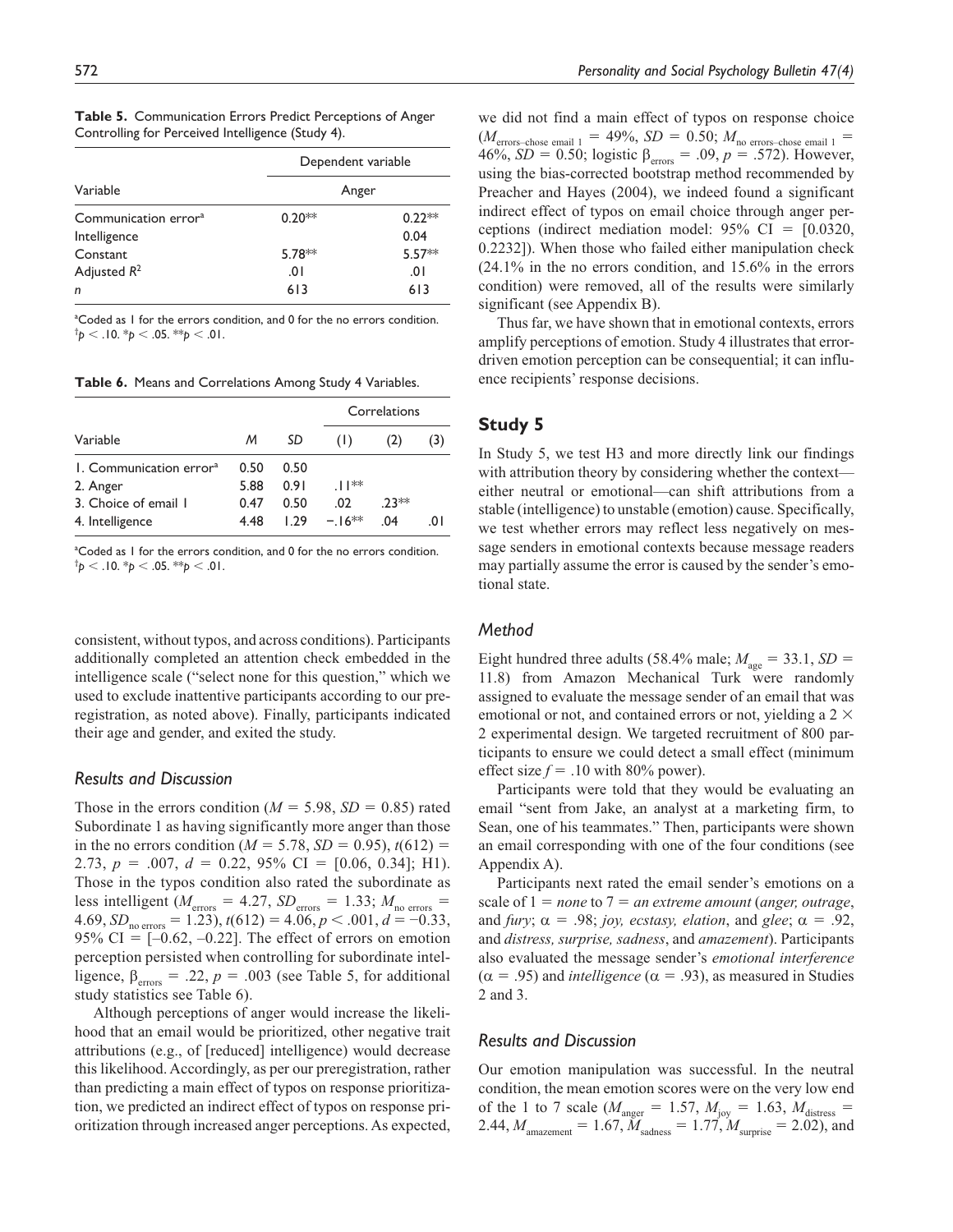

**Figure 2.** Communication errors reduce perceptions of message sender intelligence less in emotional than in unemotional contexts. *Note.* Error bars are ± one standard error.

in the angry condition, participants rated anger on the high end of the scale ( $M_{\text{anger}} = 5.59$ ),  $F(1, 802) = 3,001.06, p <$ .001,  $\eta^2 = .78$ ,  $95\%$  CI = [0.77, 0.81].

Consistent with our prior findings, within the angry conditions, there was a main effect of typos on anger perceptions  $(M_{\text{errors}} = 5.68, SD_{\text{errors}} = 0.96; M_{\text{no errors}} = 5.49, SD_{\text{no errors}} = 1$ 1.05),  $t(406) = 1.98$ ,  $p = .048$ ,  $d = 0.20$ ,  $95\%$  CI = [0.00, 0.39], which persisted when we controlled for perceived intelligence (intelligence perceptions:  $M_{\text{errors}} = 3.45$ ,  $SD_{\text{errors}}$  $= 1.14$ ;  $M_{\text{no errors}} = 4.11$ ,  $SD_{\text{no errors}} = 1.06$ ),  $t(406) = 6.04$ ,  $p < .001$ ,  $d = -0.60$ , 95% CI = [-0.88, -0.45];  $\beta_{\text{errors}} = .21$ ,  $t(406) = 1.98, p = .049$  (H1). This effect was again mediated by perceptions of emotional interference (indirect mediation model: 95% CI = [0.0283, 0.1436]; H2).

A two-way analysis of variance on intelligence perceptions revealed two main effects and an interaction. In line with the aforementioned work showing that displays of anger are anti-normative and decrease perceptions of intelligence and competence (Kramer & Hess, 2002; Lewis, 2000; Russell & Barrett, 1999), those in the angry conditions rated the message sender as significantly less intelligent ( $M_{\text{angry}} = 3.76$ ,  $\widetilde{SD}_{\text{angry}} = 1.15; M_{\text{neutral}} = 4.32; SD_{\text{neutral}} = 1.29, \widetilde{F}(1, 802) =$ 50.75,  $p < .001$ ,  $\eta^2 = .05$ , 95% CI = [0.03, 0.09]. Those in the errors conditions also rated the message sender as significantly less intelligent than those in the no errors conditions  $(M_{\text{errors}} = 3.55, SD_{\text{errors}} = 1.23; M_{\text{no errors}} = 4.56; SD_{\text{no errors}} = 1.23$ 1.04),  $F(1, 802) = 166.02, p < .001, \eta^2 = .16, 95\%$  CI = [0.13, 0.22].

Importantly, these effects were qualified by a significant interaction,  $F(1, 802) = 19.35, p < .001, \eta^2 = .02, 95\% \text{ CI} =$ [0.01, 0.05] (Figure 2). Both emotional and unemotional senders suffered a perceived intelligence penalty for typos; typos significantly decreased intelligence perceptions in both the angry conditions (as previously noted,  $M_{\text{errors}} = 3.45$ ,  $SD_{\text{errors}}$  $= 1.14; M_{\text{no errors}} = 4.11, SD_{\text{no errors}} = 1.06$ ,  $t(406) = 6.04, p <$ .001, *d* = −0.60, 95% CI = [−0.88, −0.45], and within the neutral conditions ( $M_{\text{errors}} = 3.66$ ,  $SD_{\text{errors}} = 1.32$ ;  $M_{\text{no errors}} =$ 5.01,  $SD_{\text{no errors}} = 0.81$ ,  $t(393) = 12.14$ ,  $p < .001$ ,  $d = -1.23$ , 95% CI =  $[-1.56, -1.13]$ . However, comparing the relative effect sizes across the emotional and unemotional conditions reveals that errors by unemotional messengers (compared with emotional messengers) resulted in an intelligence penalty over twice as large. Put another way, although intelligence perceptions of unemotional messengers who did *not* make errors ( $M_{\text{no errors–neutral}} = 5.01$ ,  $SD_{\text{no errors–neutral}} = 0.81$ ) were significantly higher than intelligence perceptions of angry messengers without errors ( $M_{\text{no errors–angry}} = 4.11$ ,  $SD_{\text{no errors–angry}} =$ 1.06),  $t(380) = 9.33, p < .001, d = -0.95, 95\%$  CI = [-1.09, –0.71], both neutral and angry messengers who made errors were perceived as similarly intelligent ( $M_{\text{errors–angry}} = 3.45$ ,  $SD_{\text{errors–angry}} = 1.14$ ;  $M_{\text{errors–neutral}} = 3.66$ ,  $SD_{\text{errors–neutral}} = 1.32$ ),  $t(419) = 1.77, p = .078, d = -0.17, 95\% \text{ CI} = [-0.45, 0.02];$ when they made typos, intelligence perceptions of unemotional messengers fell further. This effect was, again, similar when we excluded participants who incorrectly indicated whether they viewed a message with typos (see Appendix B).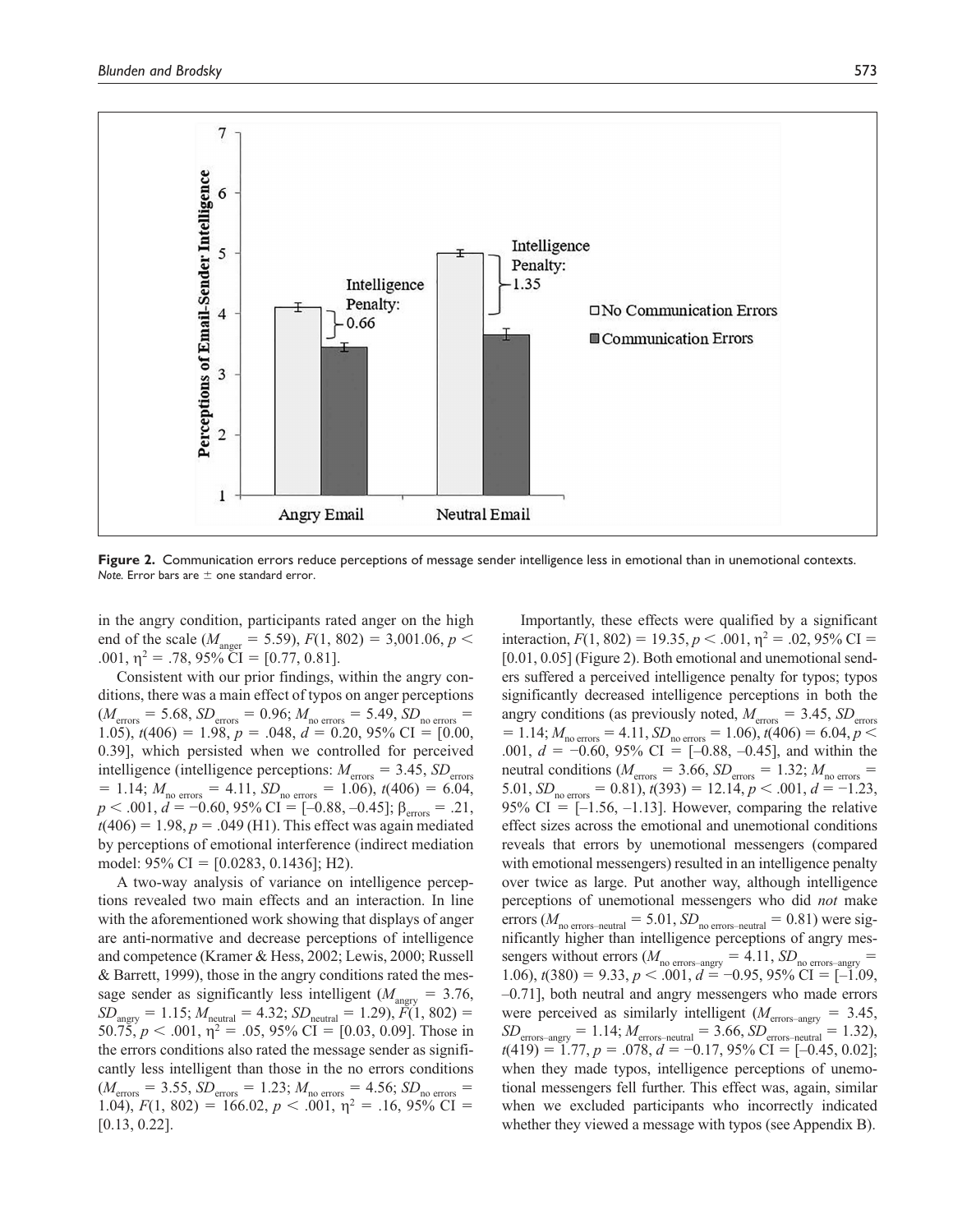This evidence suggests that people partially excuse message sender communication errors in emotional contexts because they attribute such mistakes to the sender's emotional state rather than solely the sender's level of intelligence (a stable, trait-based attribution; H3).

# **General Discussion**

Across six studies, we provide evidence of unintentional emotion cues in text-based communications. When messengers made communication errors, people made attributions that the messengers' emotions were interfering with their normal cognitive functioning, and consequently perceived them as more emotional. Although the effect size of typos on emotion perception is small based on Cohen's (1977/2013) historical definitions, within the context of social psychology and nonverbal behavior, it is meaningful. Benchmarking these effects using Bosco and colleagues' (2015) meta-analysis of effect sizes across 20 domains in applied psychology, the main effect of typos on emotion perception would correspond to the 60th percentile of effect sizes observed, and the effect size of typos on perceptions of emotional interference would correspond to the 80th percentile. On an absolute basis, it is quite intriguing that typos, given their subtle nature, can still account for a shift of more than 20% of a standard deviation in emotion perception (Prentice & Miller, 1992). Yet beyond the assessment of this particular nonverbal behavior (typos), these effects are theoretically meaningful because they advance the notion that unintentional cues of emotion exist within email. Thus, the present research serves to uncover a new category of nonverbal behavior (i.e., unintentional emotion cues) within text-based communication that many have thought not to exist.

These findings suggest that email and other text-based communications have a significantly greater variety of emotional cues than historical theories of virtual communication propose (Daft & Lengel, 1986; Dennis & Valacich, 1999; Kiesler et al., 1984). Moreover, they demonstrate that text-based communication can allow for the transmission of one of the most consequential categories of emotion cues: unintentional cues of emotion (DePaulo, 1992; Ekman, 2003). In contrast to prior characterizations of text as a relatively deliberate medium, in which message senders can easily edit out content they do not intend to relay (Dennis et al., 2008; Walther & D'Addario, 2001), these findings suggest that text may offer more opportunities for authentic expression than previously thought—a consequential factor in domains ranging from negotiation outcomes to leadership effectiveness (Côté et al., 2013; Gardner et al., 2009). This work also highlights the potential for message readers to make unstable (e.g., emotion) attributions from typos, rather than stable trait-based attributions (e.g., intelligence), which have been the focus of prior work (Vignovic & Thompson, 2010). This research thus helps resolve a theoretical puzzle: whereas prior

research on emotion in text-based communication—which asked participants to intentionally relay an emotion that they were not experiencing—has suggested text has a reduced capacity for emotion signaling (Kruger et al., 2005), other empirical work has demonstrated affective equivalence across text-based and in-person contexts (Derks et al., 2008; Walther et al., 2005). Evidence of unintentional emotion cues in text-based communication, which might only appear if senders are experiencing (rather than simulating) an emotion, may explain why in-person and text-based communication may operate more similarly than previously considered.

These studies also contribute to theory of emotion perception by providing further evidence that people may display more emotion than they are aware of (DePaulo, 1992; Ekman & Friesen, 1981). If it is widely believed that text-based communication only includes deliberate emotion cues, then individuals will be largely unaware of and inattentive to the unintentional cues they may include, ultimately underestimating the level of emotion they are actually communicating. Consequently, the oft-reported misinterpretation of emotion (Byron, 2008; Kruger et al., 2005) may not only be due to individuals' inability to relay emotion via text, but also to individuals' potential lack of awareness of the amount of emotion they are actually relaying.

# *Limitations and Future Directions*

We have provided evidence of the presence of unintentional emotion cues within text-based media, yet our findings tested our hypotheses within a specific context and population. Our studies purposefully examined evaluations by strangers ("taking the role" of both a third-party and message recipient) recruited from online panels to assess base perceptions without overpowering contextual factors. Although online panels are meaningfully more diverse than traditional laboratory and single-organization samples (Landers & Behrend, 2015), they are not fully representative of the population (Paolacci & Chandler, 2014). Future research could examine how demographic, relational, and contextual elements may affect these findings. We expect that the extent to which each party's viewpoint provides access to the emotional nature of the situation would likely influence the relative strength of our findings. For example, if a message would be interpreted as emotional by a recipient, but not necessarily a third party, error-driven emotion perception would likely be larger for message recipients (and vice versa). Similarly, signaling theory research shows that when parties' interests are aligned (i.e., when there is limited value to deception), they are less attentive to costly signals (Bergstrom & Lachmann, 1998). Thus, costly signals (such as typos) may have a reduced impact on emotion perception in correspondence between friends than between more distant parties. Similarly, prior work suggests that virtual communication may be interpreted differently when it is conducted within a cooperative versus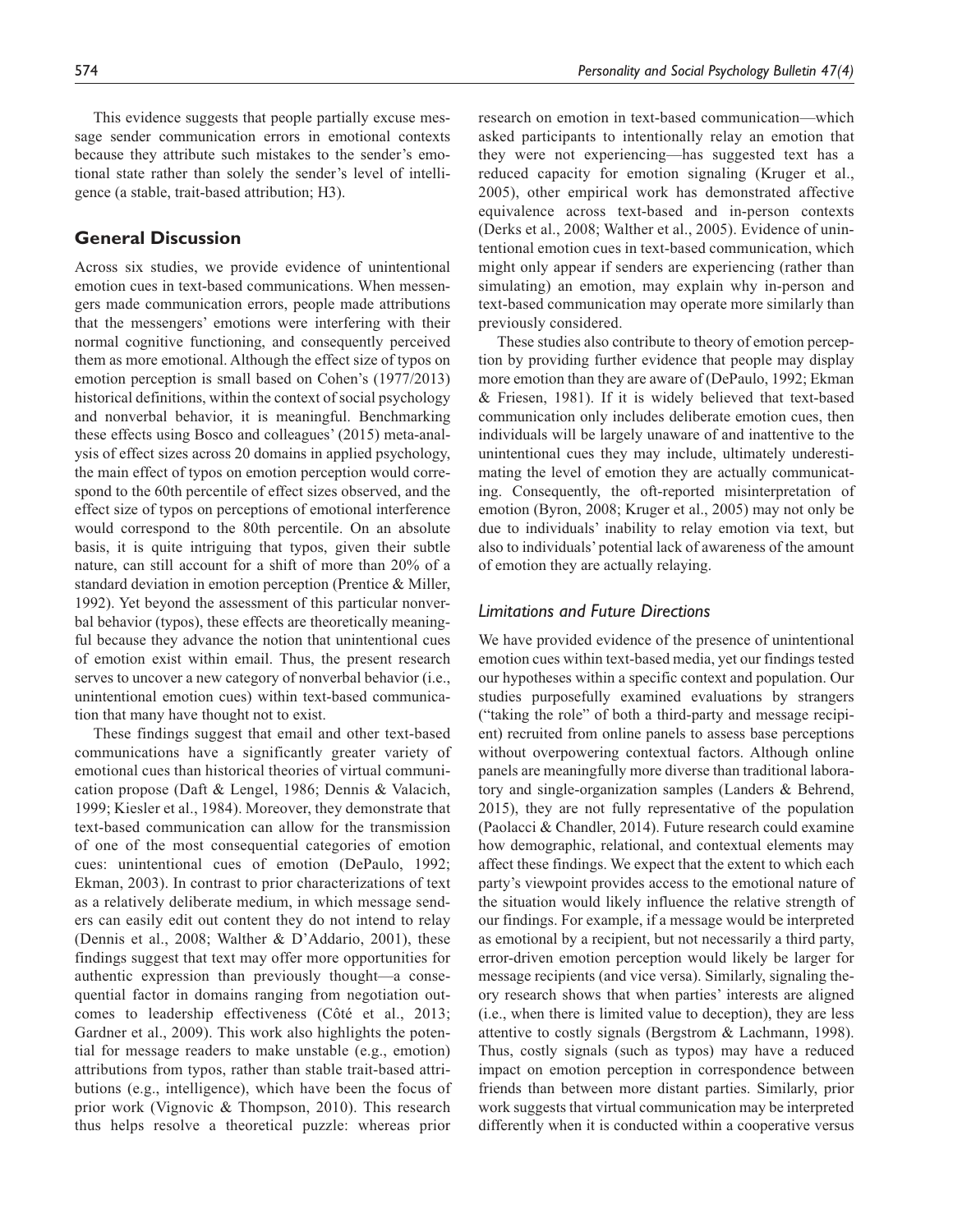competitive context (Swaab et al., 2012). A reader's cooperative orientation may also reduce attention to costly signals and weaken the effect.

Although our investigation prioritized internal attributions to highlight the presence of unintentional emotion cues in text-based communications, the context in which a message is sent could also influence the extent to which others attribute errors to *external* factors. For example, Vignovic and Thompson (2010) found that when people were aware that a message sender was from a different culture (a potential external attribution), they attributed typos less to internal causes (although this work only considered trait-based attributions, such as conscientiousness). We have also focused on messages in a variety of hierarchical professional contexts where typos would be unexpected. In contexts and relationships where typos are not as anti-normative, it is plausible that external attributions may be more likely. For instance, people evaluating messages between two friends may assume that typos may be driven by relational norms rather than individual factors.

Finally, as a means of assessing the possibility for unintentional emotion cues in text, the studies in this article tested our hypotheses in two emotional contexts: joy and anger. Although we believe errors would still be likely to amplify emotion perception within other emotional contexts, we anticipate the strength of the effect would vary. For instance, we expect the effect would weaken within lower valence or lower arousal emotions (e.g., if someone was perceived as so incredibly calm, relaxed, or bored they did not care, did not notice, or were not concerned with making typos), as these emotions may be less associated with being "overwhelming." Given that the value of—and information interpreted from—signals is determined partially by the context (Barrett et al., 2011), future research should determine how these types of emotional cues differ across differing emotional contexts.

### *Practical Implications and Conclusion*

Emotion is central to human interaction (Clark & Isen, 1982; Heerdink et al., 2015; Pietroni et al., 2008), and people's ability to accurately interpret and display emotions can have a significant impact on social outcomes, performance, and well-being (Mayer et al., 2008; Van Kleef et al., 2004). As more and more communication is conducted via electronic means (Purcell & Rainie, 2014; Roghanizad & Bohns, 2017), these outcomes will increasingly be determined by perceptions of text-based conversations. If people are unaware of how their behaviors, such as making typos, might be interpreted by others, then they will be more likely to achieve suboptimal outcomes in both personal and professional interactions. For example, if a manager wanted to communicate what she considered an appropriate amount of anger over poor results, she may be more apt to triple check her email knowing that errors would amplify perceptions of her anger.

By increasing knowledge of emotion signals that individuals may unknowingly send, people may be better able to transmit their desired emotions.

By demonstrating that communication mistakes can operate as unintentional emotion cues within text-based communications, our research suggests that communication across all media may operate more similarly than previously thought. Whereas, with respect to emotions, text-based communication was previously considered to be a deliberative medium (Dennis et al., 2008; Walther & D'Addario, 2001), our studies demonstrate that unintentional emotion cues can leak through and affect perceptions within this medium. We hope that greater attentiveness to potentially unintentional emotion cues in text-based communication will facilitate future scholarship and more optimal communication practices alike.

# **Appendix A**

### *Study Stimuli (also see Supplemental Material)*

### *Study 1A*

### James,

It is unacceptable [unaceptable] that the report was late. I now have to stay in the office to talk to the client tonight [tonigh] and explain why they didn't [didnt] get this report when they asked. Make sure that this never happens again.

—Ryan

### *Study 1B (source: https://wikileaks.org/sony/emails/)*

If you're [yyou're] actually reneging on the commitment to LHOP at \$45m, as Melanie says you are, we have nothing to discuss.

I'm done [ddone] with this until it's worked out. You and Melanie can handle this between you, but I'm done.

I'm not wasting my time coming to any preview tomorrow. I have work to do on my own stuff, which is what I have to do in order to have a company. This is bullshit and frankly beneath [beneahth] you.

I'm past wasting my time this way. If you want the movie at the number you agreed to pay, with one of the actresses you agreed to approve, call me.

### *Study 2*

# James,

It is unacceptable that the report was late. I now have to stay in the office [offic] to talk to the client tonight [toniight] and explain why they didn't get this report when they asked. Make sure that this never happens again [againn].

—Ryan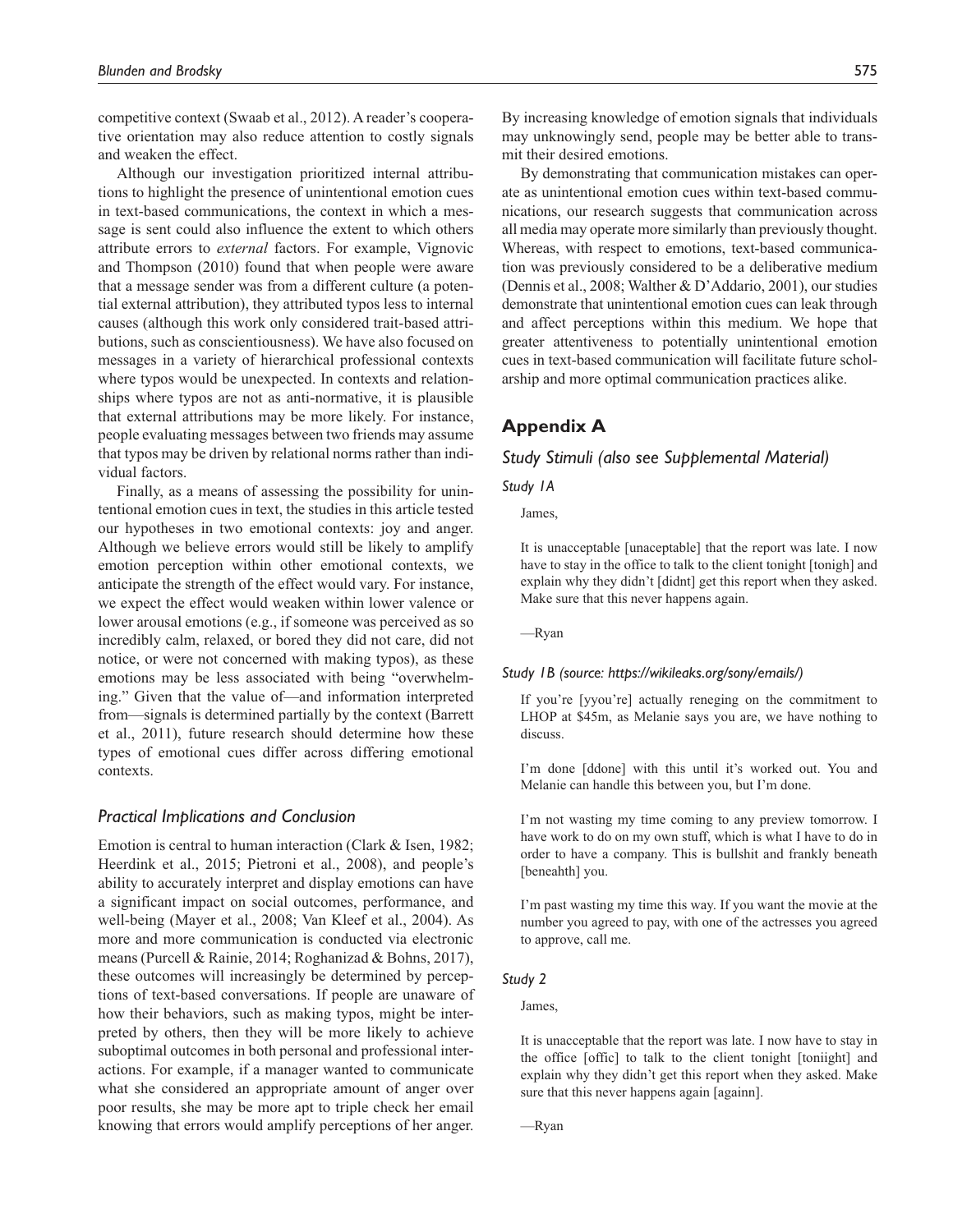### *Study 3*

Hi Julie,

I just got great news. The client thought [thougght] our presentation was awesome. They said they will be signing the contract next week when they come for a site [sitee] visit, and can't wait to start working with our team. I will let you know when I [whenI] hear anything else.

—Emily

### *Study 4*

### *Email 1 (with error manipulation)*

You PROMISED [PROMIISED] me a 3% raise for next year, and now I'm getting nothing?[?/] I can't believe you misled me. I've been working so hard this year, and now you and the rest of management are punishing me. This is ridiculous! If you don't resolve this soon, I'm going to be putting in my resignation letter [lletter]

# **Appendix B**

# *Study Results Excluding Manipulation Check Failers*

#### *Email 2 (consistent across conditions)*

This is ridiculous! How come we aren't getting any raises or bonuses? This is completely unfair. Even after all the work I've put in, I'll be basically getting a pay cut due to inflation. This company is making horrible decisions, and if they keep treating the employees like this, they are not going to have any employees left to work for them. If I don't hear from you, I am going to email my union representative to see if we can escalate this among all of the employees. I'm sure I'm not the only one who is thinking of striking.

*Study 5. (angry conditions denoted with parentheses; error conditions denoted with brackets)*

Sean,

Thank you for sending (How dare you send) that [thatt] email. It was completely [compltely] (in)appropriate and (un)acceptable for this situation. I need more time to think about where we go from here. I will let you know [knnow] my decision tomorrow.

—Jake

|                                                  | Errors condition             | No errors<br>condition check | Errors<br>condition | No errors<br>condition |                  |            |                    | Effect of errors<br>on emotion w/<br>intelligence | Mediation 95%     |
|--------------------------------------------------|------------------------------|------------------------------|---------------------|------------------------|------------------|------------|--------------------|---------------------------------------------------|-------------------|
|                                                  | check pass rate <sup>a</sup> | pass rate <sup>b</sup>       | M(SD)               | M(SD)                  | Test statistic   | Sig.       | <b>Effect size</b> | control <sup>c</sup>                              | Cl <sub>c,d</sub> |
| Study IA                                         | 64.4%                        | 93.5%                        |                     |                        |                  |            |                    |                                                   |                   |
| Perceptions of anger                             |                              |                              | 4.87(1.26)          | 4.50(1.09)             | $t(163) = 2.00$  | $p = .047$ | $d = .31$          |                                                   |                   |
| Study IB                                         | 98.0%                        | 71.6%                        |                     |                        |                  |            |                    |                                                   |                   |
| Perceptions of anger                             |                              |                              | 5.76 (1.04)         | 5.52(0.99)             | $t(670) = 2.90$  | $p = .004$ | $d = .23$          |                                                   |                   |
| Study 2                                          | 83.6%                        | 86.7%                        |                     |                        |                  |            |                    |                                                   |                   |
| Perceptions of anger                             |                              |                              | 5.19(1.22)          | 4.70 (1.29)            | $t(507) = 4.44$  | p < .001   | $d = .39$          | $\beta = .33; b = .004$                           |                   |
| <b>Emotional interference</b>                    |                              |                              | 5.52(1.12)          | 4.82(1.31)             | $t(507) = 6.38$  | p < .001   | $d = .57$          |                                                   | [0.2248, 0.4648]  |
| Perceived writing time                           |                              |                              | 1.29(0.71)          | 1.74(1.01)             | $t(507) = 5.78$  | p < .001   | $d = .51$          |                                                   |                   |
| Perceived intelligence                           |                              |                              | 3.03(1.08)          | 3.79(1.01)             | $t(507) = 8.27$  | p < .001   | $d = .73$          |                                                   |                   |
| Study 3                                          | 96.7%                        | 91.9%                        |                     |                        |                  |            |                    |                                                   |                   |
| Perceptions of joy                               |                              |                              | 4.99 (1.22)         | 4.81(1.25)             | $t(663) = 1.86$  | $p = .063$ | $d = .14$          | $\beta = .39; b < .001$                           |                   |
| <b>Emotional interference</b>                    |                              |                              | 4.21(1.28)          | 2.77(1.13)             | $t(663) = 15.30$ | b < .001   | $d = 1.19$         |                                                   | [0.3237, 0.5841]  |
| Perceived intelligence                           |                              |                              | 3.92 (0.98)         | 4.93 (0.88)            | $t(663) = 13.79$ | p < .001   | $d = 1.07$         |                                                   |                   |
| Study 4                                          | 84.4%                        | 75.9%                        |                     |                        |                  |            |                    |                                                   |                   |
| Perceptions of anger                             |                              |                              | 6.06(0.79)          | 5.80(0.97)             | $t(490) = 3.33$  | $p = .001$ | $d = .30$          | $\beta = .30; b < .001$                           | [0.0684, 0.3152]  |
| Perceived intelligence                           |                              |                              | 4.13(1.31)          | 4.82(1.19)             | $t(490) = 6.05$  | p < .001   | $d = .55$          |                                                   |                   |
| Study 5                                          | 83.8%                        | 91.9%                        |                     |                        |                  |            |                    |                                                   |                   |
| Perceptions of anger (angry conditions)          |                              |                              | 5.70 (0.97)         | 5.45(1.07)             | $t(361) = 2.32$  | $p = .021$ | $d = .24$          | $\beta = .27; p = .018$                           |                   |
| Perceived intelligence (angry conditions)        |                              |                              | 3.37(1.14)          | 4.13(1.07)             | $t(361) = 6.48$  | p < .001   | $d = .68$          |                                                   |                   |
| Perceptions of anger (neutral conditions)        |                              |                              | 1.59(1.05)          | 1.52(1.03)             | $t(339) = 0.66$  | $p = .511$ | $d = .07$          | $\beta = -12$ ; $b = .430$                        |                   |
| Perceptions of intelligence (neutral conditions) |                              |                              | 3.37(1.24)          | 5.06(0.73)             | $t(339) = 15.57$ | p < .001   | $d = 1.66$         |                                                   |                   |

*Note*  $CI = confidence$  interval.

<sup>a</sup>Percentage of participants who correctly answered the manipulation check question at the end of the study by indicating that there were typos in the message they read. bPercentage of participants who correctly answered the manipulation check question at the end of the study by indicating that there were no typos in the message they read.  $^{\circ}$ Independent variable coded as 1 for the errors condition, and 0 for the no errors condition.  $^{\circ}$ Studies 2 and 3: errors  $>$  emotional interference  $>$  emotion perception; Study 4: errors > emotion perception > choice to respond.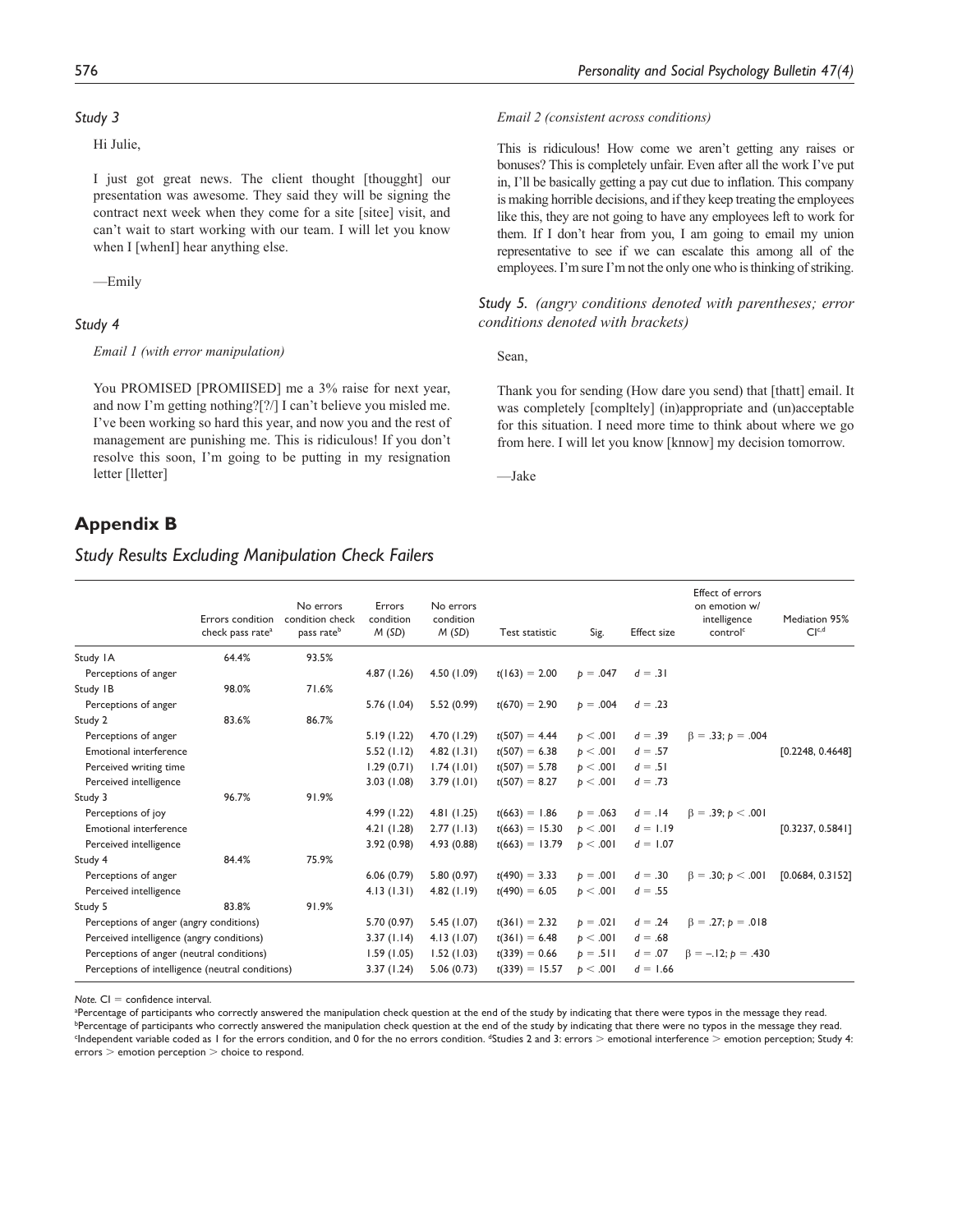#### **Acknowledgments**

We thank Teresa Amabile for her advice and support throughout the development of this article.

### **Declaration of Conflicting Interests**

The author(s) declared no potential conflicts of interest with respect to the research, authorship, and/or publication of this article.

#### **Funding**

The author(s) disclosed receipt of the following financial support for the research, authorship, and/or publication of this article: This research was funded in part by the Texas McCombs Research Excellence grant.

### **ORCID iD**

Hayley Blunden **b** https://orcid.org/0000-0002-1963-9635

#### **Supplemental Material**

Supplemental material is available online with this article.

### **References**

- Aronson, E., Willerman, B., & Floyd, J. (1966). The effect of a pratfall on increasing interpersonal attractiveness. *Psychonomic Science*, *4*(6), 227–228.
- Asghar, R. (2014, April 14). Fall of the grammar snobs: How typos became okay. *Forbes*. https://www.forbes.com/sites/ robasghar/2014/04/14/fall-of-the-grammar-snobs-how-typosbecame-okay/#4b34f7137ad7
- Aviezer, H., Hassin, R. R., Ryan, J., Grady, C., Susskind, J., Anderson, A., Moscovitch, M., & Bentin, S. (2008). Angry, disgusted, or afraid? Studies on the malleability of emotion perception. *Psychological Science*, *19*(7), 724–732.
- Barley, S. R., Meyerson, D. E., & Grodal, S. (2011). E-mail as a source and symbol of stress. *Organization Science*, *22*(4), 887–906.
- Barrett, L. F., Mesquita, B., & Gendron, M. (2011). Context in emotion perception. *Current Directions in Psychological Science*, *20*(5), 286–290.
- Bergstrom, C. T., & Lachmann, M. (1998). Signaling among relatives. III. Talk is cheap. *Proceedings of the National Academy of Sciences of the United States of America*, *95*(9), 5100–5105.
- Bosco, F. A., Aguinis, H., Singh, K., Field, J. G., & Pierce, C. A. (2015). Correlational effect size benchmarks. *Journal of Applied Psychology*, *100*(2), 431–449.
- Buhrmester, M., Kwang, T., & Gosling, S. D. (2011). Amazon's Mechanical Turk: A new source of inexpensive, yet high-quality, data? *Perspectives on Psychological Science*, *6*(1), 3–5.
- Byron, K. (2008). Carrying too heavy a load? The communication and miscommunication of emotion by email. *The Academy of Management Review*, *33*(2), 309–327.
- Byron, K., & Baldridge, D. C. (2007). E-mail recipients' impressions of senders' likability the interactive effect of nonverbal cues and recipients' personality. *Journal of Business Communication*, *44*(2), 137–160.
- Cheshin, A., Rafaeli, A., & Bos, N. (2011). Anger and happiness in virtual teams: Emotional influences of text and behavior on others' affect in the absence of non-verbal cues. *Organizational Behavior and Human Decision Processes*, *116*(1), 2–16.
- Clark, M. S., & Isen, A. M. (1982). Toward understanding the relationship between feeling states and social behavior. In A. Hastorf & A. M. Isen (Eds.), *Cognitive social psychology* (pp. 73–108). Elsevier.
- Clary, E. G., & Tesser, A. (1983). Reactions to unexpected events: The naive scientist and interpretive activity. *Personality and Social Psychology Bulletin*, *9*(4), 609–620.
- Cohen, J. (2013). *Statistical power analysis for the behavioral sciences*. Routledge. (Original work published 1977)
- Côté, S., Hideg, I., & van Kleef, G. A. (2013). The consequences of faking anger in negotiations. *Journal of Experimental Social Psychology*, *49*(3), 453–463.
- Covey, R. D. (2011). Temporary insanity: The strange life and times of the perfect defense. *Boston University Law Review*, *91*(5), 1597–1668.
- Daft, R. L., & Lengel, R. H. (1986). Organizational information requirements, media richness and structural design. *Management Science*, *32*(5), 554–571.
- Dennis, A. R., Fuller, R. M., & Valacich, J. S. (2008). Media, tasks, and communication processes: A theory of media synchronicity. *MIS Quarterly*, *32*(3), 575–600.
- Dennis, A. R., & Valacich, J. S. (1999, January 5–8). *Rethinking media richness: Towards a theory of media synchronicity* [Conference session]. 32nd Annual Hawaii International Conference on Systems Sciences, HICSS-32, Maui, HI, United States.
- DePaulo, B. M. (1992). Nonverbal behavior and self-presentation. *Psychological Bulletin*, *111*(2), 203–243.
- Derks, D., Fischer, A. H., & Bos, A. E. (2008). The role of emotion in computer-mediated communication: A review. *Computers in Human Behavior*, *24*(3), 766–785.
- D'Urso, S. C., & Rains, S. A. (2008). Examining the scope of channel expansion: A test of channel expansion theory with new and traditional communication media. *Management Communication Quarterly*, *21*, 486–507.
- Ekman, P. (2003). Darwin, deception, and facial expression. *Annals of the New York Academy of Sciences*, *1000*(1), 205–221.
- Ekman, P., Davidson, R. J., & Friesen, W. V. (1990). The Duchenne smile: Emotional expression and brain physiology: II. *Journal of Personality and Social Psychology*, *58*(2), 342–353.
- Ekman, P., & Friesen, W. V. (1981). The repertoire of nonverbal behavior: Categories, origins, usage, and coding. In A. Kendon (Ed.), *Nonverbal communication, interaction, and gesture* (pp. 57–106). Mouton Publishers.
- Fairclough, N. (2001). Critical discourse analysis as a method in social scientific research. In R. Wodak & M. Meyer (Eds.), *Methods of critical discourse analysis* (pp. 121–138). SAGE.
- Fiske, S. T., Kenny, D. A., & Taylor, S. E. (1982). Structural models for the mediation of salience effects on attribution. *Journal of Experimental Social Psychology*, *18*(2), 105–127.
- Gardner, W. L., Fischer, D., & Hunt, J. G. J. (2009). Emotional labor and leadership: A threat to authenticity? *The Leadership Quarterly*, *20*(3), 466–482.
- Godfrey, N. (2015, September 6). How stupid can you be with money? Ask lottery winners. *Forbes*. https://www.forbes.com/ sites/nealegodfrey/2015/09/06/how-stupid-can-you-be-withmoney-ask-lottery-winners/#78cad3bb5f30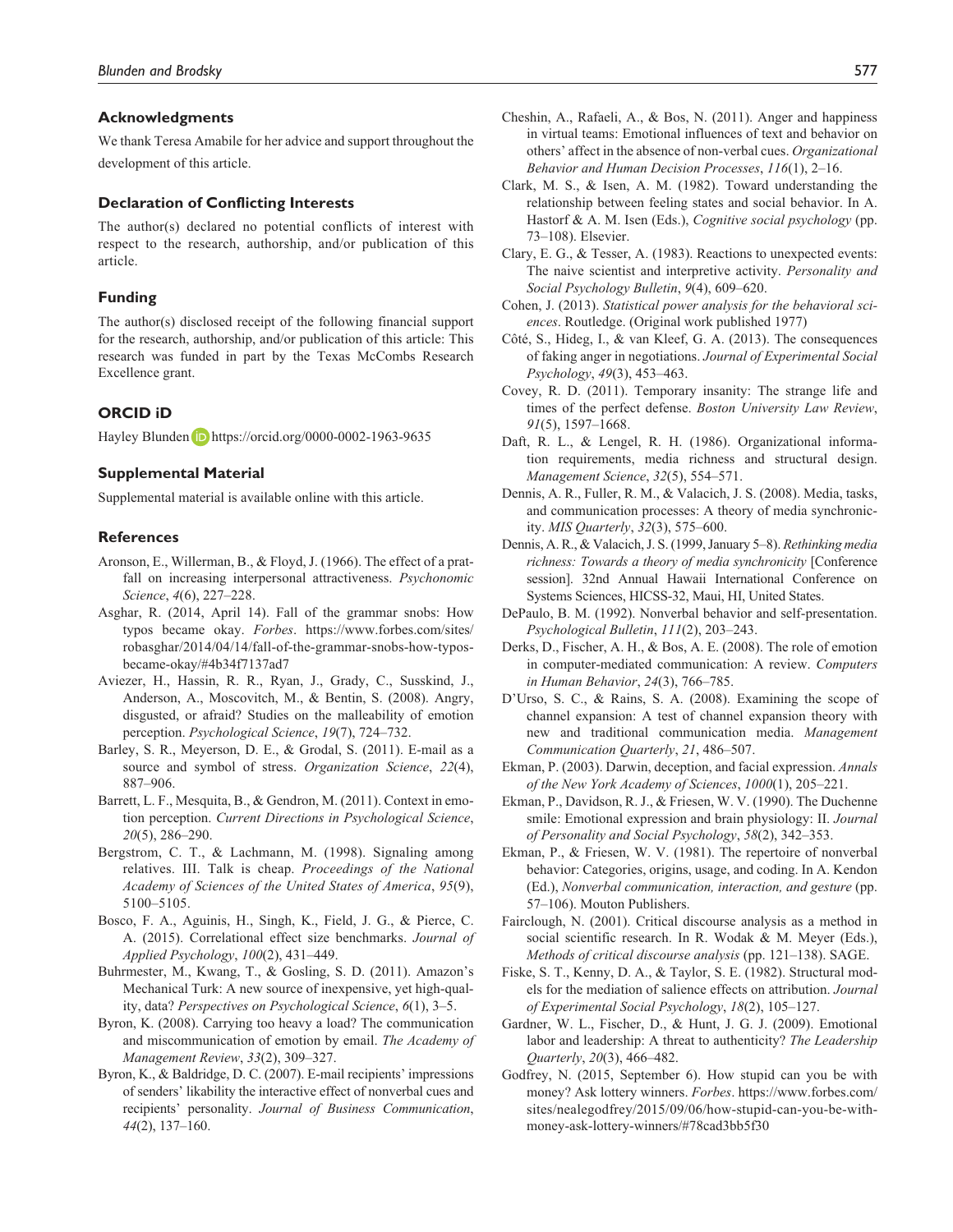- Grandey, A. A. (2003). When "the show must go on": Surface acting and deep acting as determinants of emotional exhaustion and peer-rated service delivery. *Academy of Management Journal*, *46*(1), 86–96.
- Grandey, A. A., Fisk, G. M., Mattila, A. S., Jansen, K. J., & Sideman, L. A. (2005). Is "service with a smile" enough? Authenticity of positive displays during service encounters. *Organizational Behavior and Human Decision Processes*, *96*(1), 38–55.
- Groth, M., Hennig-Thurau, T., & Walsh, G. (2009). Customer reactions to emotional labor: The roles of employee acting strategies and customer detection accuracy. *Academy of Management Journal*, *52*(5), 958–974.
- Harvey, J. H., Town, J. P., & Yarkin, K. L. (1981). How fundamental is "the fundamental attribution error?" *Journal of Personality and Social Psychology*, *40*(2), 346–349.
- Heerdink, M. W., Van Kleef, G. A., Homan, A. C., & Fischer, A. H. (2015). Emotional expressions as social signals of rejection and acceptance: Evidence from the affect misattribution paradigm. *Journal of Experimental Social Psychology*, *56*, 60–68.
- Heider, F. (2013). *The psychology of interpersonal relations*. Psychology Press.
- Jones, E. E., & Harris, V. A. (1967). The attribution of attitudes. *Journal of Experimental Social Psychology*, *3*(1), 1–24.
- Kahneman, D. (2011). *Thinking, fast and slow*. Macmillan.
- Kelley, H. H. (1967). Attribution theory in social psychology. In D. Levine (Ed.), *Nebraska symposium on motivation* (Vol. 15, pp. 192–238). University of Nebraska Press.
- Kiesler, S., Siegel, J., & McGuire, T. W. (1984). Social psychological aspects of computer-mediated communication. *American Psychologist*, *39*(10), 1123–1134.
- Kottasova, I. (2017, April 11). United loses \$250 million of its market value. *CNNMoney*. http://money.cnn.com/2017/04/11/ investing/united-airlines-stock-passenger-flight-video/index. html
- Kramer, M. W., & Hess, J. A. (2002). Communication rules for the display of emotions in organizational settings. *Management Communication Quarterly*, *16*(1), 66–80.
- Kreiner, D. S., Schnakenberg, S. D., Green, A. G., Costello, M. J., & McClin, A. F. (2002). Effects of spelling errors on the perception of writers. *The Journal of General Psychology*, *129*(1), 5–17.
- Kruger, J., Epley, N., Parker, J., & Ng, Z.-W. (2005). Egocentrism over e-mail: Can we communicate as well as we think? *Journal of Personality and Social Psychology*, *89*(6), 925–936.
- Krull, D. S., Loy, M. H. M., Lin, J., Wang, C. F., Chen, S., & Zhao, X. (1999). The fundamental attribution error: Correspondence bias in individualist and collectivist cultures. *Personality and Social Psychology Bulletin*, *25*(10), 1208–1219.
- Lalljee, M., Watson, M., & White, P. (1982). Explanations, attributions and the social context of unexpected behaviour. *European Journal of Social Psychology*, *12*(1), 17–29.
- Landers, R. N., & Behrend, T. S. (2015). An inconvenient truth: Arbitrary distinctions between organizational, Mechanical Turk, and other convenience samples. *Industrial and Organizational Psychology*, *8*(2), 142–164.
- Lewis, K. M. (2000). When leaders display emotion: How followers respond to negative emotional expression of male and female leaders. *Journal of Organizational Behavior*, *21*(2), 221–234.
- Mayer, J. D., Roberts, R. D., & Barsade, S. G. (2008). Human abilities: Emotional intelligence. *Annual Review of Psychology*, *59*, 507–536.
- Mazmanian, M. A., Orlikowski, W. J., & Yates, J. (2005). Crackberries: The social implications of ubiquitous wireless e-mail devices. In C. Sørensen, Y. Yoo, K. Lyytinen, & J. DeGross (Eds.), *Designing ubiquitous information environments: Socio-technical issues and challenges* (pp. 337–343). Springer.
- McAndrew, F. T., & De Jonge, C. R. (2011). Electronic person perception: What do we infer about people from the style of their E-mail messages? *Social Psychological and Personality Science*, *2*(4), 403–407.
- Morewedge, C. K., Giblin, C. E., & Norton, M. I. (2014). The (perceived) meaning of spontaneous thoughts. *Journal of Experimental Psychology: General*, *143*(4), 1742–1754.
- Morgan, K. E. (2012). *Attributions in mobile computer-mediated communication* [Doctoral thesis, Faculty of North Carolina State University]. https://repository.lib.ncsu.edu/bitstream/ handle/1840.16/7874/etd.pdf?sequence=2
- Paolacci, G., & Chandler, J. (2014). Inside the Turk: Understanding Mechanical Turk as a participant pool. *Current Directions in Psychological Science*, *23*(3), 184–188.
- Paulhus, D. L., Lysy, D. C., & Yik, M. S. (1998). Self-report measures of intelligence: Are they useful as proxy IQ tests? *Journal of Personality*, *66*(4), 525–554.
- Pennebaker, J. W., Francis, M. E., & Booth, R. J. (2001). *Linguistic inquiry and word count: LIWC 2001*. Lawrence Erlbaum.
- Pietroni, D., Van Kleef, G. A., De Dreu, C. K., & Pagliaro, S. (2008). Emotions as strategic information: Effects of other's emotional expressions on fixed-pie perception, demands, and integrative behavior in negotiation. *Journal of Experimental Social Psychology*, *44*(6), 1444–1454.
- Preacher, K. J., & Hayes, A. F. (2004). SPSS and SAS procedures for estimating indirect effects in simple mediation models. *Behavior Research Methods, Instruments, & Computers*, *36*(4), 717–731.
- Prentice, D. A., & Miller, D. T. (1992). When small effects are impressive. *Psychological Bulletin*, *112*(1), 160–164.
- Pryor, J. B., & Kriss, M. (1977). The cognitive dynamics of salience in the attribution process. *Journal of Personality and Social Psychology*, *35*(1), 49–55.
- Purcell, K., & Rainie, L. (2014). *Email and the Internet are the dominant technological tools in American workplaces*. Pew Research Center.
- Radicati, S., & Levenstein, J. (2013, April). *Email statistics report, 2013-2017*. The Radicati Group. https://www.radicati.com/wp/ wp-content/uploads/2013/04/Email-Statistics-Report-2013- 2017-Executive-Summary.pdf
- Roghanizad, M. M., & Bohns, V. K. (2017). Ask in person: You're less persuasive than you think over email. *Journal of Experimental Social Psychology*, *69*, 223–226.
- Russell, J. A. (1980). A circumplex model of affect. *Journal of Personality and Social Psychology*, *39*(6), 1161–1178.
- Russell, J. A., & Barrett, L. F. (1999). Core affect, prototypical emotional episodes, and other things called emotion: Dissecting the elephant. *Journal of Personality and Social Psychology*, *76*(5), 805–819.
- Schaerer, M., Kern, M., Berger, G., Medvec, V., & Swaab, R. I. (2018). The illusion of transparency in performance appraisals: When and why accuracy motivation explains unintentional